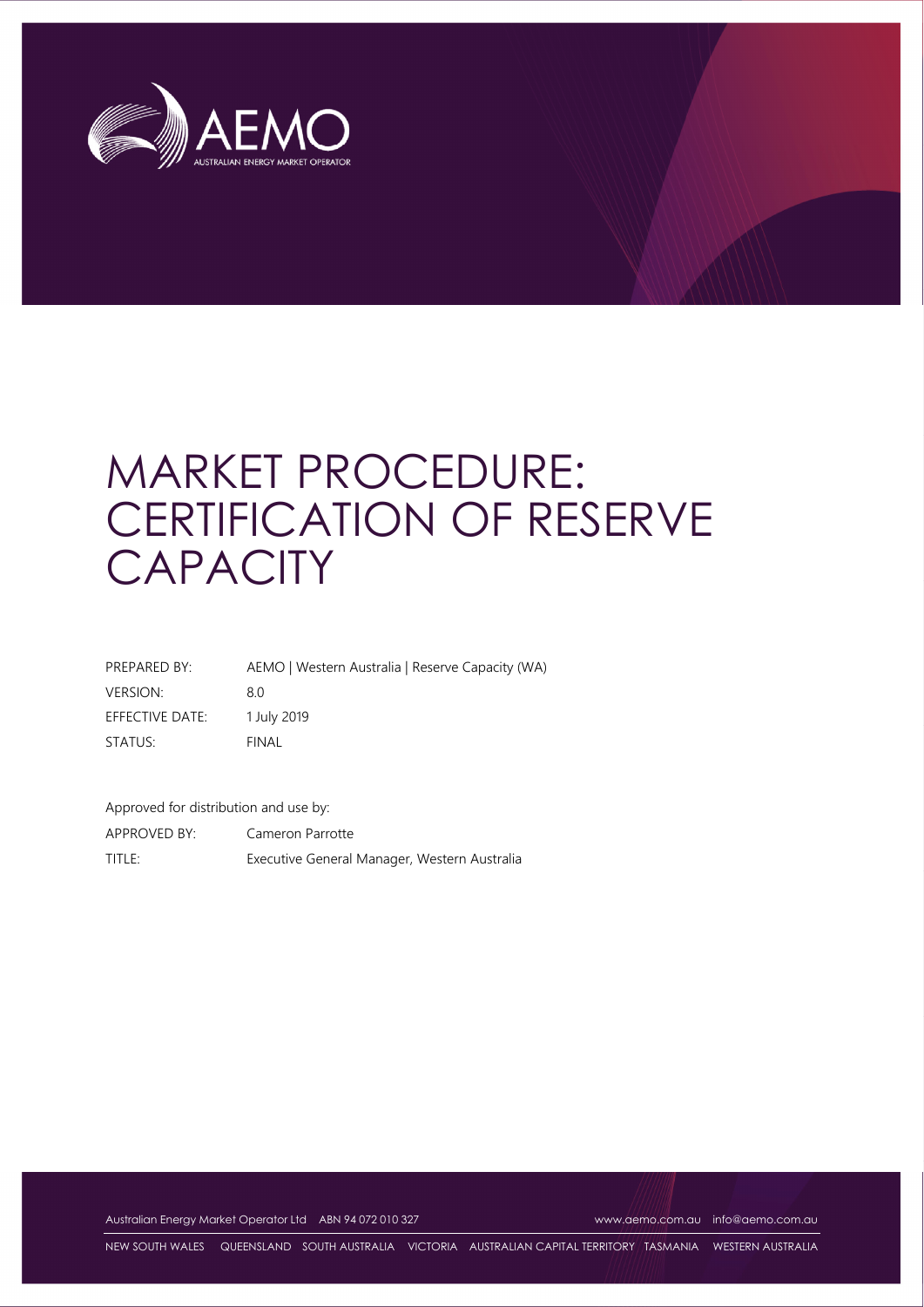

# **VERSION RELEASE HISTORY**

| Version | <b>Effective Date</b> | <b>Summary of Changes</b>                                                                                                                                                                                                                                                                                                                                                       |
|---------|-----------------------|---------------------------------------------------------------------------------------------------------------------------------------------------------------------------------------------------------------------------------------------------------------------------------------------------------------------------------------------------------------------------------|
| 1.0     | 21 September 2006     | First Issue - Market Procedure for Certification of Reserve Capacity                                                                                                                                                                                                                                                                                                            |
| 2.0     | 27 June 2008          | Amendments to Market Procedure resulting from PC_2008_04                                                                                                                                                                                                                                                                                                                        |
| 3.0     | 15 December 2010      | Amendments to Market Procedure resulting from PC_2009_04                                                                                                                                                                                                                                                                                                                        |
| 4.0     | 18 March 2013         | Amendments to Market Procedure resulting from PC_2012_07                                                                                                                                                                                                                                                                                                                        |
| 5.0     | 1 January 2015        | Amendments to Market Procedure resulting from PC_2013_06                                                                                                                                                                                                                                                                                                                        |
| 6.0     | 30 November 2015      | Changes resulting from the transfer of functions from the IMO to AEMO                                                                                                                                                                                                                                                                                                           |
| 7.0     | 1 October 2017        | Amendments to Market Procedure resulting from AEPC_2017_04                                                                                                                                                                                                                                                                                                                      |
| 8.0     | 1 July 2019           | Changes resulting from Procedure Change Proposal AEPC_2019_06 related to:<br>the Rule Change Proposal RC_2014_06: Removal of Resource Plans and<br>$\bullet$<br>Dispatchable Loads; and<br>the Transfer of the Procedure to the new AEMO template, formatting<br>$\bullet$<br>amendments and minor administrative changes to align to WEM Rule<br>clause references and wording |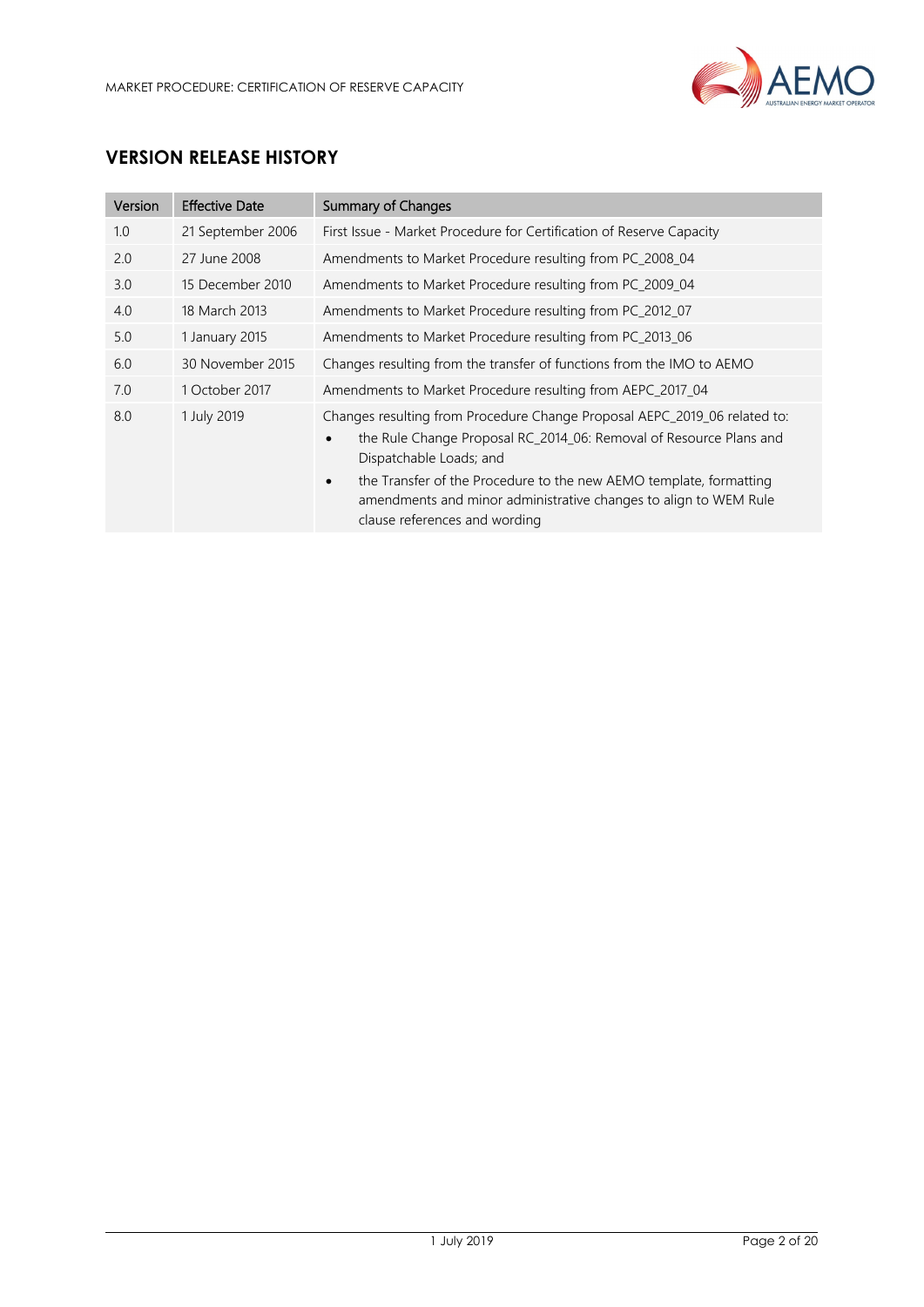

#### **CONTENTS**

| 1.    | <b>INTRODUCTION</b>                                                                         | 5              |
|-------|---------------------------------------------------------------------------------------------|----------------|
| 1.1.  | Purpose and scope                                                                           | 5              |
| 1.2.  | Definitions and interpretation                                                              | 5              |
| 1.3.  | Related documents                                                                           | 6              |
| 2.    | <b>MODIFICATION OF TIMEFRAMES</b>                                                           | 6              |
| 3.    | APPLICATIONS FOR CERTIFICATION OF RESERVE CAPACITY                                          | $\overline{7}$ |
| 3.1.  | Submission of applications                                                                  | $\overline{7}$ |
| 3.2.  | Specific requirements for Early Certified Reserve Capacity                                  | 8              |
| 4.    | PROCESSING OF APPLICATIONS FOR CERTIFICATION OF RESERVE CAPACITY                            | 8              |
| 4.1.  | Acknowledgement of application                                                              | 8              |
| 4.2.  | Data accuracy and sufficiency assessment                                                    | 8              |
| 4.3.  | Assessment of application where Facility has previously been assigned Conditional Certified |                |
|       | Reserve Capacity                                                                            | $\mathsf 9$    |
| 4.4.  | Timing assessment                                                                           | 10             |
| 4.5.  | Constrained Access Entitlement assessment                                                   | 10             |
| 4.6.  | Outage assessment                                                                           | 11             |
| 4.7.  | <b>Balancing Facility Requirements</b>                                                      | 12             |
| 4.8.  | Facilities sharing a Declared Sent Out Capacity                                             | 13             |
| 4.9.  | Facility specific assessment                                                                | 13             |
| 4.10. | Notifications regarding Certified Reserve Capacity                                          | 14             |
| 5.    | ASSESSMENT FOR GENERATION FACILITIES BEING ASSESSED UNDER CLAUSE 4.11.1(A)                  | 14             |
| 5.1.  | Plant capability assessment                                                                 | 14             |
| 5.2.  | Network access assessment                                                                   | 15             |
| 5.3.  | Assessment of fuel supply, staffing constraints and other restrictions                      | 15             |
| 5.4.  | Environmental approval assessment                                                           | 16             |
| 5.5.  | Assignment of Certified Reserve Capacity                                                    | 16             |
| 5.6.  | Initial Reserve Capacity Obligation Quantity                                                | 17             |
| 6.    | ASSESSMENT FOR GENERATION FACILITIES BEING ASSESSED UNDER CLAUSE 4.11.2(B) OF THE           |                |
|       | <b>WEM RULES</b>                                                                            | 17             |
| 6.1.  | Consideration of nomination to use the methodology under clause 4.11.2(b) of the WEM Rules  | 17             |
| 6.2.  | Network access assessment                                                                   | 17             |
| 6.3.  | Assessment of Independent Expert Report                                                     | 18             |
| 6.4.  | Assignment of Certified Reserve Capacity                                                    | 18             |
| 6.5.  | Initial Reserve Capacity Obligation Quantity                                                | 19             |
| 7.    | ASSESSMENT FOR DEMAND SIDE PROGRAMMESOR INTERRUPTIBLE LOADS                                 | 19             |
| 7.1.  | Assessment of availability restrictions                                                     | 19             |
| 7.2.  | Facility capability assessment                                                              | 19             |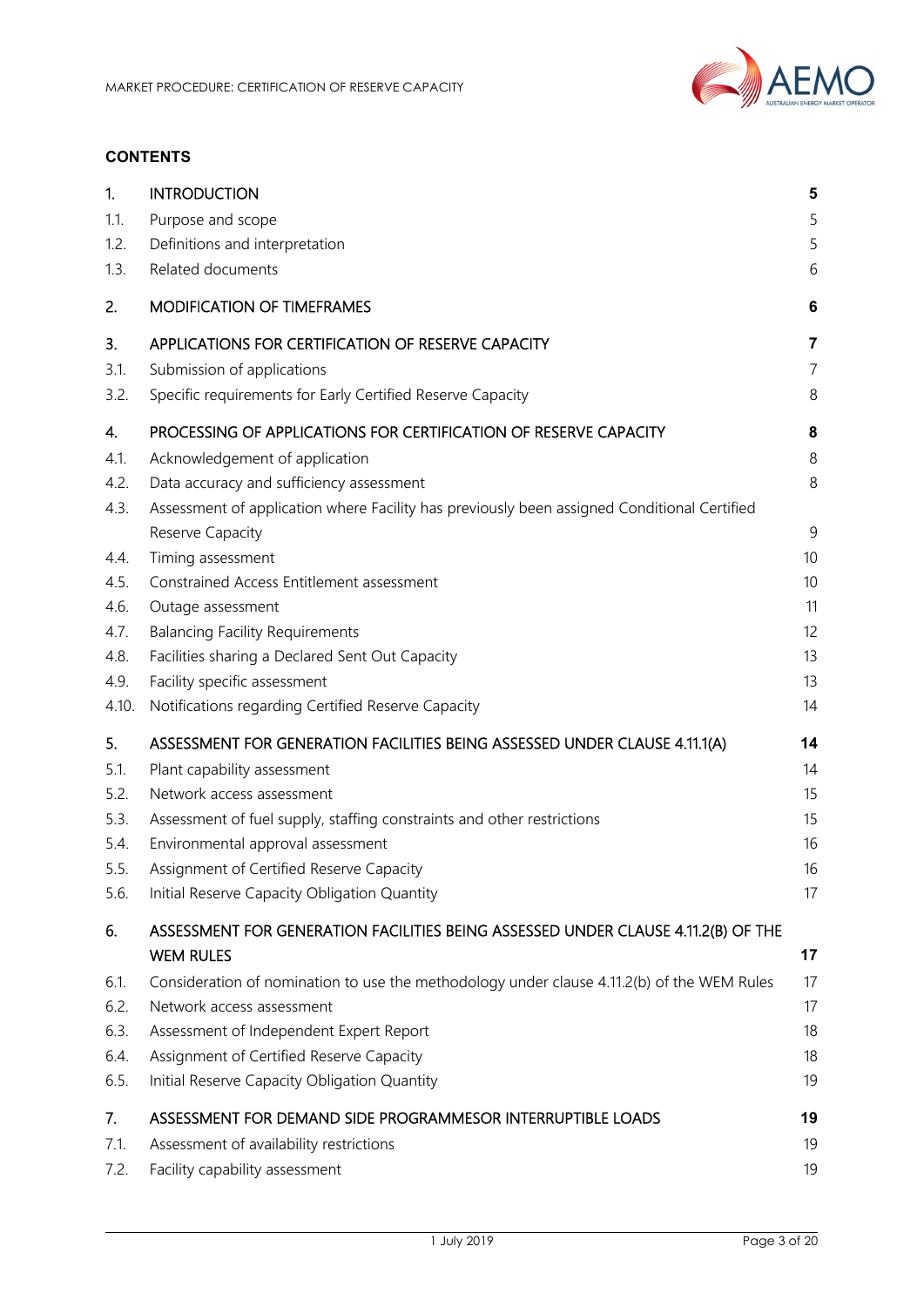

- 7.3. Assignment of Certified Reserve Capacity 20
- 7.4. Initial Reserve Capacity Obligation Quantity 20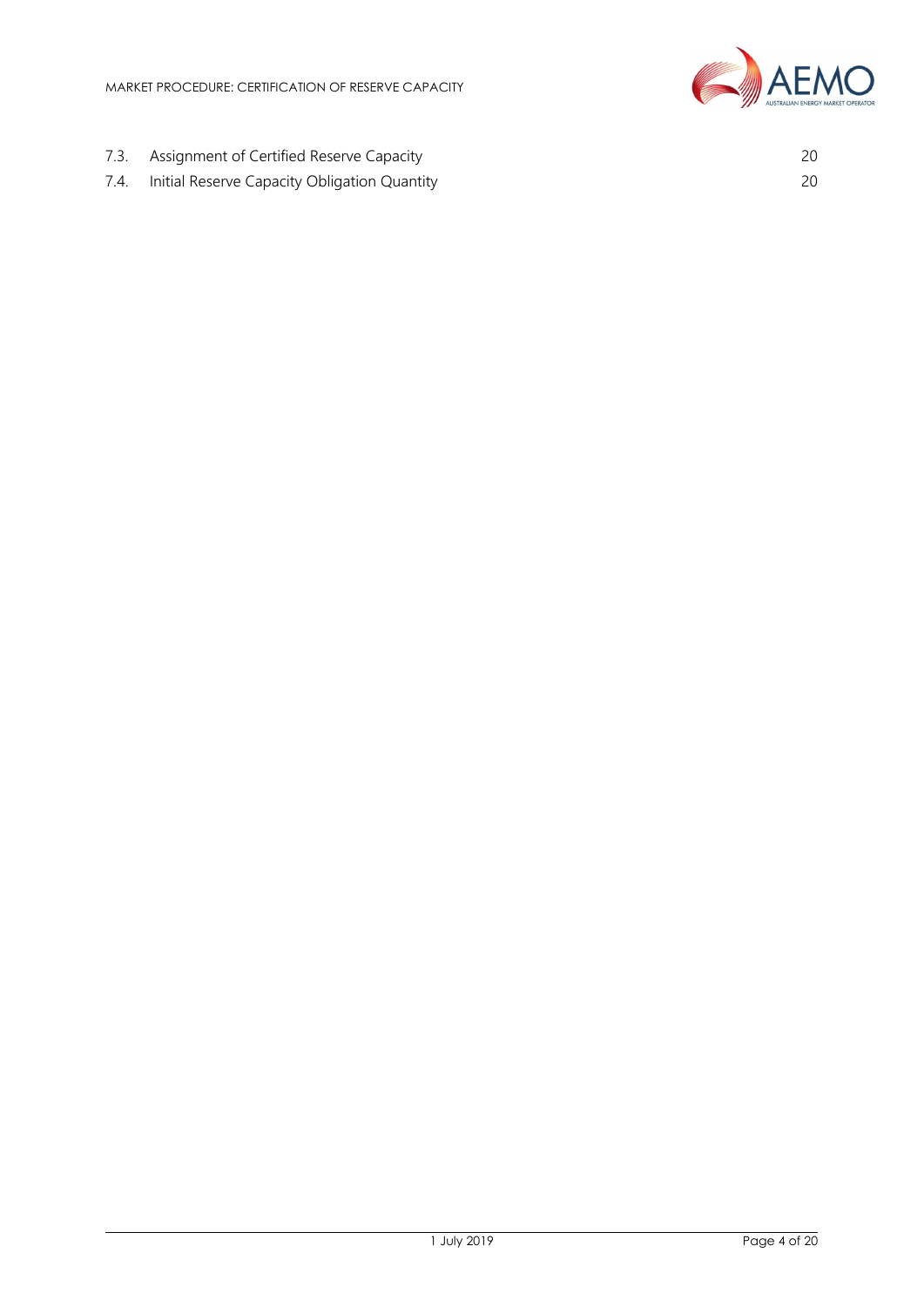

## **1. INTRODUCTION**

#### **1.1. Purpose and scope**

- $1.1.1.$ This Market Procedure: Certification of Reserve Capacity (Procedure) is made under clauses 4.9.10 and 4.28C.15 of the Wholesale Electricity Market (WEM) Rules.
- $1.1.2$ This Procedure has effect only for the purposes set out in the WEM Rules and the WEM Rules prevail over this Procedure to the extent of any inconsistency.
- The purpose of this Procedure is to describe the processes that:  $1.1.3.$ 
	- (a) Market Participants must follow when applying for Certified Reserve Capacity [clause 4.9.10(a)] or Early Certified Reserve Capacity [clause 4.28C.15];
		- (b) AEMO must follow in processing an application for Certified Reserve Capacity, including how
			- (i) Certified Reserve Capacity is assigned; and
			- (ii) Reserve Capacity Obligation Quantities are set [Clause 4.9.10(b)]; and
	- (c) AEMO must follow in approving Capacity Credits associated with Early Certified Reserve Capacity [clause 4.28C.15].
- $1.1.4$ This Procedure also specifies the format of data required to be submitted by a Market Participant applying for Certified Reserve Capacity [clause 4.9.3(a)].
- In this Procedure, where obligations are conferred on a Rule Participant, that Rule Participant  $1.1.5.$ must comply with the relevant obligations in accordance with clauses 2.9.7, 2.9.7A, 2.9.7B, 2.9.7C and 2.9.8 of the WEM Rules, as applicable.
- $1.1.6.$ Reference to particular WEM Rules within the Procedure in bold and square brackets [clause XX] are included for convenience only, and are not part of this Procedure.

#### **1.2. Definitions and interpretation**

#### $1.2.1.$ Glossary

Terms defined in the WEM Rules have the same meanings in this Procedure unless otherwise specified in this clause.

The words, phrases and abbreviations in the table below have the meanings set out opposite them in the table when used in this Procedure.

| Term                                                 | <b>Definition</b>                                                                                                                                                                                                                                                                              |
|------------------------------------------------------|------------------------------------------------------------------------------------------------------------------------------------------------------------------------------------------------------------------------------------------------------------------------------------------------|
| <b>DSOC Owner</b>                                    | In respect of Facilities sharing, or proposing to share, a Declared Sent Out<br>Capacity (DSOC), the party that holds, or proposes to hold, the access<br>arrangement to which the DSOC applies.                                                                                               |
| <b>Temperature Dependence</b><br>Curve               | The information provided by a Market Participant under clause 4.10.1(e)(i) of<br>the WEM Rules with respect to a generation system other than an Intermittent<br>Generator, as detailed in the manufacturer's technical specifications or as<br>determined by an independent engineering firm. |
| <b>Wholesale Electricity Market</b><br>System (WEMS) | An interface system that AEMO uses to administer and operate the Wholesale<br><b>Electricity Market</b>                                                                                                                                                                                        |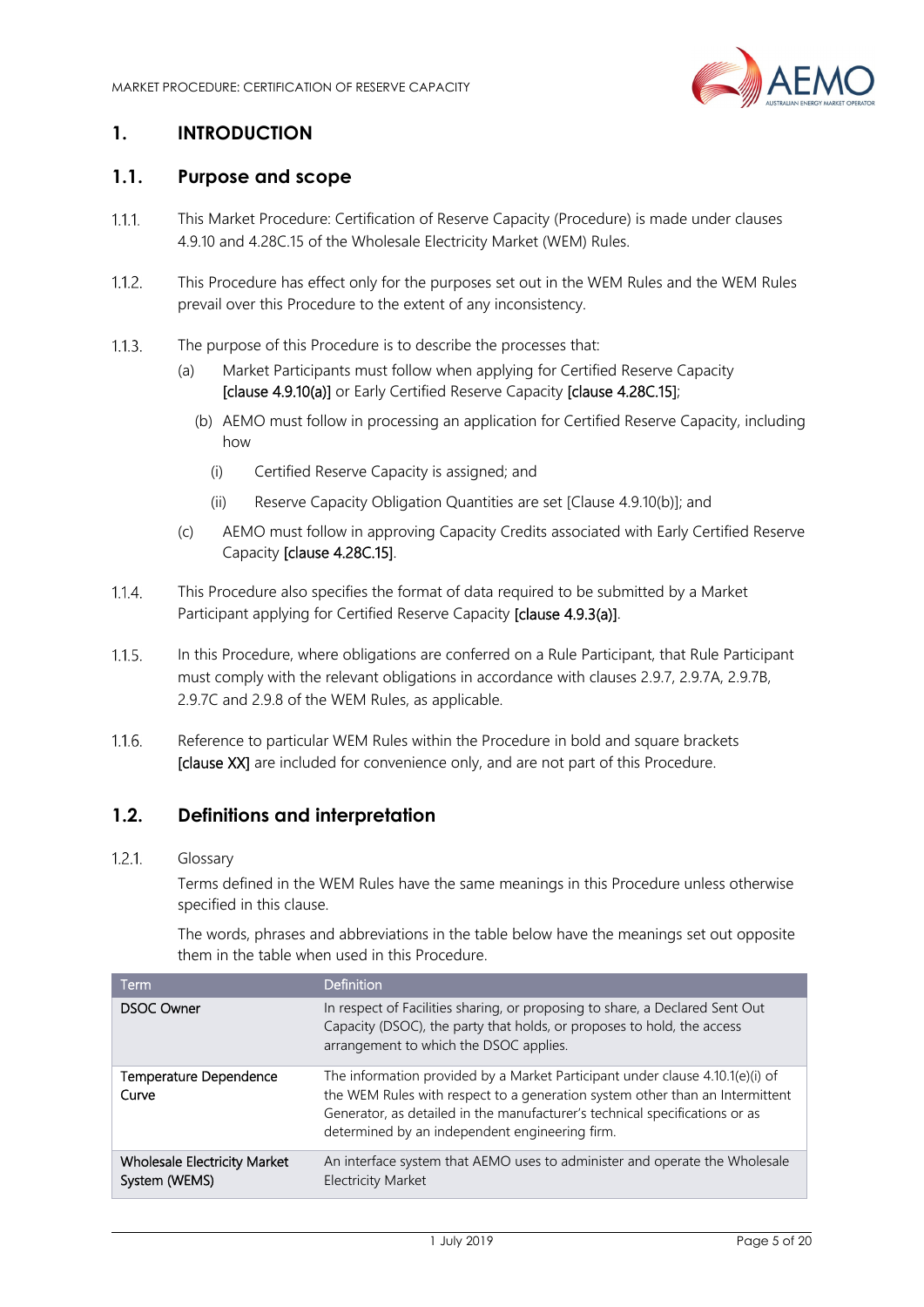

#### $1.2.2.$ Interpretation

The following principles of interpretation apply to this Procedure unless otherwise expressly indicated:

- (a) references to time are references to Australian Western Standard Time.
- (b) terms that are capitalised, but not defined in this Procedure, have the meaning given in the WEM Rules;
	- (c) to the extent that this Procedure is inconsistent with the WEM Rules, the WEM Rules prevail to the extent of the inconsistency;
	- (d) a reference to the WEM Rules or Market Procedures includes any associated forms required or contemplated by the WEM Rules or Market Procedures; and
	- (e) words expressed in the singular include the plural and vice versa.

In this Procedure the conventions specified in sections 1.3 to 1.5 of the WEM Rules apply.

#### **1.3. Related documents**

The following Market Procedures, Power System Operation Procedures (PSOPs) and market documents (available on the Market Web-Site<sup>1</sup>) provide background information to this Procedure:

- (a) Market Procedure: Notices and Communications;
	- (b) Market Procedure: Facility Registration, De-registration and Transfer;
	- (c) Market Procedure: Rule Participant Registration and De-Registration;
- (d) Market Procedure: Balancing Facility Requirements;
	- (e) Market Procedure: Declaration of Bilateral Trades and the Reserve Capacity Auction;
	- (f) Market Procedure: Reserve Capacity Performance Monitoring;
	- (g) Market Procedure: Reserve Capacity Security;
- (h) Market Procedure: Reserve Capacity Testing;
	- (i) PSOP: Facility Outages; and
- (j) WEMS MPI User Guide.

#### **2. MODIFICATION OF TIMEFRAMES**

-

- $2.1.1$ AEMO may modify or extend the dates or times specified in this Procedure in relation to the Reserve Capacity Cycle outlined in section 4.1 of the WEM Rules. If AEMO extends a date or time, then it must publish a notice of the modified or extended time or date on the Market Web Site, which must include when the modified or extended date or time takes effect [clause 4.1.32].
- $2.1.2$ AEMO may, in its sole discretion, modify or extend other dates or times in this Procedure to the extent permitted under the WEM Rules.

<sup>1</sup> Available at http://aemo.com.au/Electricity/Wholesale-Electricity-Market-WEM/Procedures.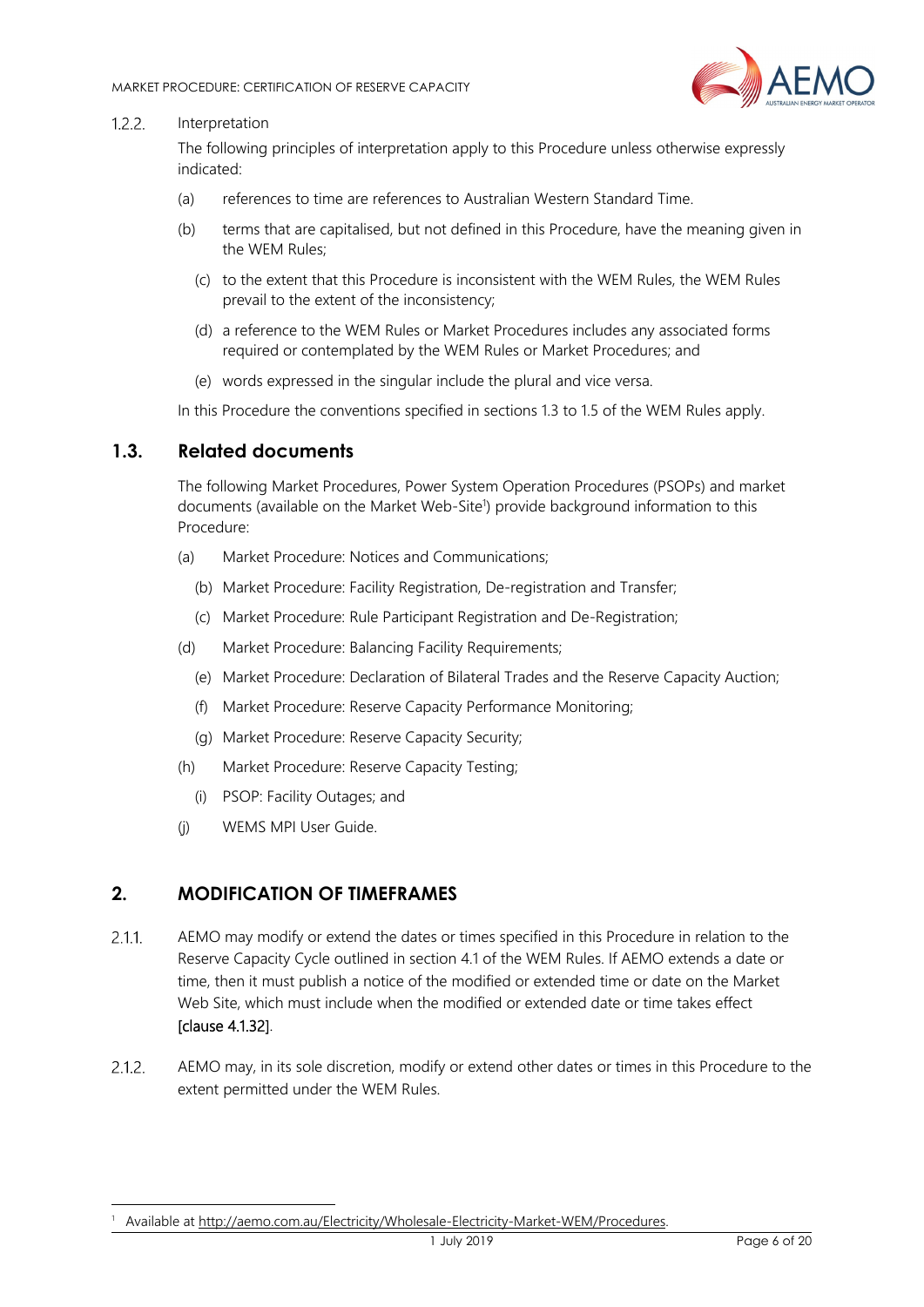

# **3. APPLICATIONS FOR CERTIFICATION OF RESERVE CAPACITY**

## **3.1. Submission of applications**

- $3.1.1$ A Market Participant may lodge an application for Certified Reserve Capacity including all supporting documentation as described in clause 4.10.1 of the WEM Rules in respect of a Reserve Capacity Cycle between:
	- (a) 9.00 AM on the first Business Day falling on or following 1 May of Year 1 of the Reserve Capacity Cycle; and
		- (b) 5.00 PM on the last Business Day falling on or before 1 July of Year 1 of the Reserve Capacity Cycle [clauses 4.1.7, 4.1.11 and 4.9.1(a)]; or
		- (c) in accordance with any modified or extended dates as per step 2.1.1
- $3.1.2.$ A Market Participant may lodge an application for Conditional Certified Reserve Capacity for a future Reserve Capacity Cycle at any time prior to 9:00 AM on the first Business Day falling on or following 1 May of Year 1 of the Reserve Capacity Cycle to which the application relates [clauses 4.1.7(b) and 4.9.1(b)].
- $3.1.3.$ A Market Participant with a Facility that meets the criteria outlined in clause 4.28C.1 of the WEM Rules may lodge an application for Early Certified Reserve Capacity at any time before 1 January of Year 1 of the Reserve Capacity Cycle to which the application relates [clause 4.28C.2]. Each application for Early Certified Reserve Capacity must relate to a single future Reserve Capacity Cycle [clause 4.28C.3].
- $3.1.4.$ Before submitting an application for a Facility under step 3.1.1, 3.1.2 or 3.1.3, an applicant must ensure that it is registered as a Market Participant [clause 4.28C.3].
- $3.1.5.$ A Market Participant may then apply for certification of Reserve Capacity if [clause 4.8.1]:
	- (a) the Facility is a Registered Facility other than a Network; or
	- (b) the Facility is not a Registered Facility, but the Market Participant intends to have the Facility registered as a Registered Facility other than a Network by the commencement date of the Reserve Capacity Obligations for the relevant Reserve Capacity Cycle as specified in clause 4.1.26 of the WEM Rules.
- $3.1.6.$ If the Facility is not a Registered Facility then the Market Participant must ensure the Facility name is registered in WEMS for the purposes of the Certified Reserve Capacity application in accordance with the Market Procedure: Facility Registration, De-Registration and Transfer. Registration of a Facility name in WEMS is an administrative process that is separate from the process of registering the Facility as a Registered Facility under the WEM Rules.
- $3.1.7.$ A Market Participant who lodges an application for Certified Reserve Capacity for a Facility must provide the information specified in clause 4.9.3 of the WEM Rules to AEMO. The format for the data specified in clause 4.10.1 that must be provided [clause 4.9.3(a)] is set out in step 3.1.8 of this Procedure. The information provided for each Facility must be accurate for the relevant Reserve Capacity Cycle. Further details on supporting information requirements are indicated by 'mandatory' and 'optional' submission fields in the application for Certified Reserve Capacity in WEMS.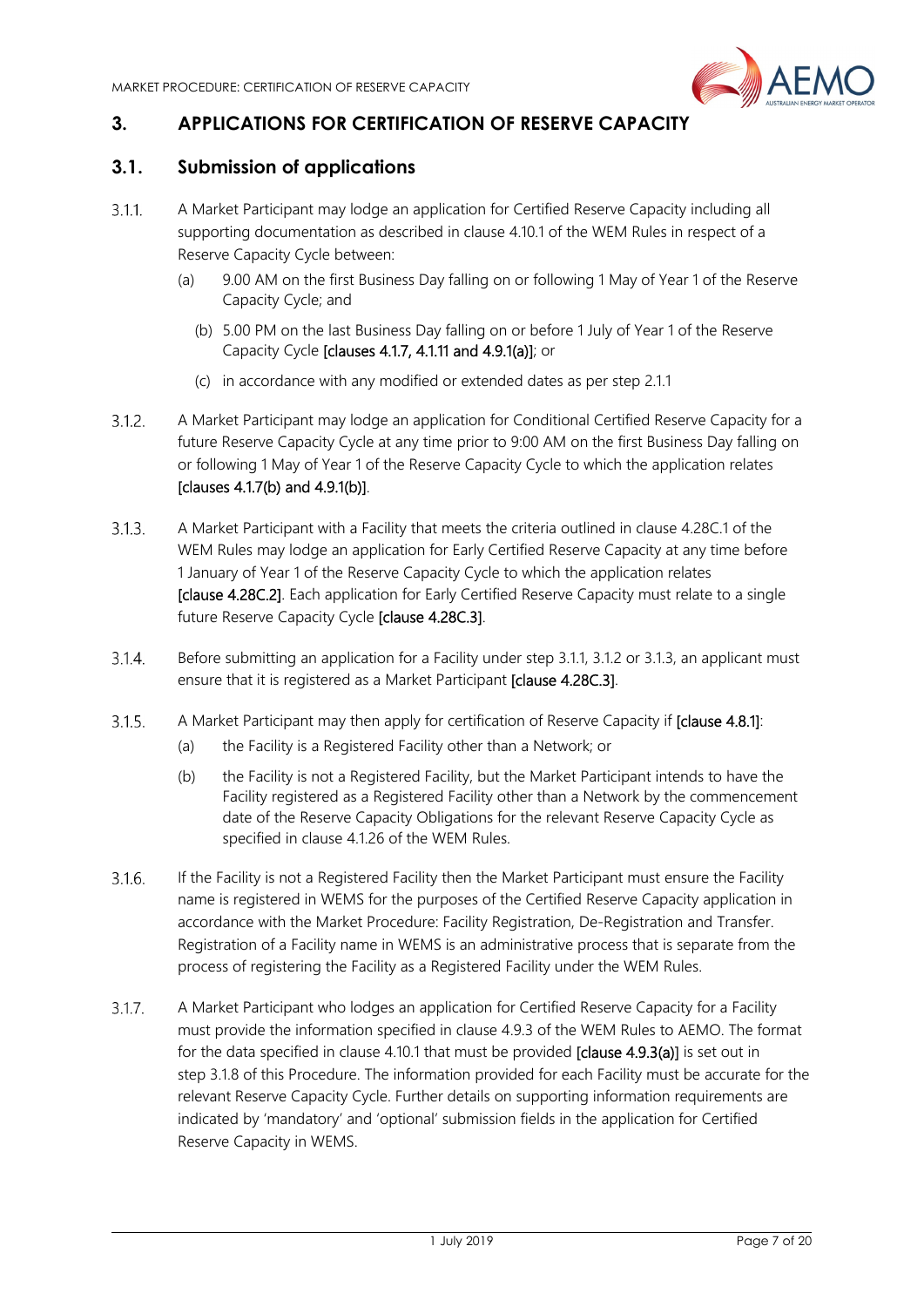

- $3.1.8.$ A Market Participant must lodge an application for Certified Reserve Capacity, including any supporting documentation, through WEMS. Participants must include documentation for all mandatory submission fields and may include documentation for the optional submission fields where appropriate. Supporting documentation may be submitted in any of the following formats:
	- (a) compressed ZIP files (where the files in the archive must be in any of the formats listed below);
	- (b) Microsoft Office (.xlsx, .xls, .docx, doc, pptx or .ppt);
	- (c) Adobe PDF;
	- (d) .txt or .csv; or
	- (e) common image formats (.jpg, .png, .gif, .bmp).

# **3.2. Specific requirements for Early Certified Reserve Capacity**

- $3.2.1.$ In addition to the requirements of step 3.1.7 of this Procedure, an application for Early Certified Reserve Capacity must:
	- (a) relate to a single future Reserve Capacity Cycle [clause 4.28C.3]; and
	- (b) state that the applicant intends to trade all assigned Certified Reserve Capacity bilaterally as defined in clause 4.14.2 of the WEM Rules [clause 4.28C.4].
- $3.2.2.$ An applicant for Early Certified Reserve Capacity must, within 30 Business Days of receiving the notification under step 4.10.34.10.1(b), ensure that AEMO holds the benefit of a Reserve Capacity Security equal to 25 percent of the Benchmark Reserve Capacity Price included in the most recent Request for Expressions of Interest at the specified time and date, multiplied by an amount equal to the amount of Early Certified Reserve Capacity assigned to the Facility under step 4.10.1(b) of this Procedure **[clauses 4.28C.8 and 4.28C.9]**. For further details of the process refer to the Market Procedure: Reserve Capacity Security.

# **4. PROCESSING OF APPLICATIONS FOR CERTIFICATION OF RESERVE CAPACITY**

# **4.1. Acknowledgement of application**

- AEMO must notify each applicant for Certified Reserve Capacity that its application has been  $4.1.1$ received within one Business Day [clause 4.9.6]. This notification is automated and provided through WEMS.
- $4.1.2.$ An applicant must contact AEMO and arrange to resubmit its application for Certified Reserve Capacity where it has not received a notification of receipt of the application within the timeframe in step 4.1.1. The application resubmission must be made during the applicable lodgement period specified in steps 3.1.1, 3.1.2 or 3.1.3 of this Procedure or as modified by AEMO under step 2.1.1 of this Procedure and in accordance with clause 4.1.11 of the WEM Rules [clause 4.9.7].

# **4.2. Data accuracy and sufficiency assessment**

- $4.2.1$ AEMO must check that:
	- (a) all required information has been provided;
	- (b) the information provided is of sufficient detail; and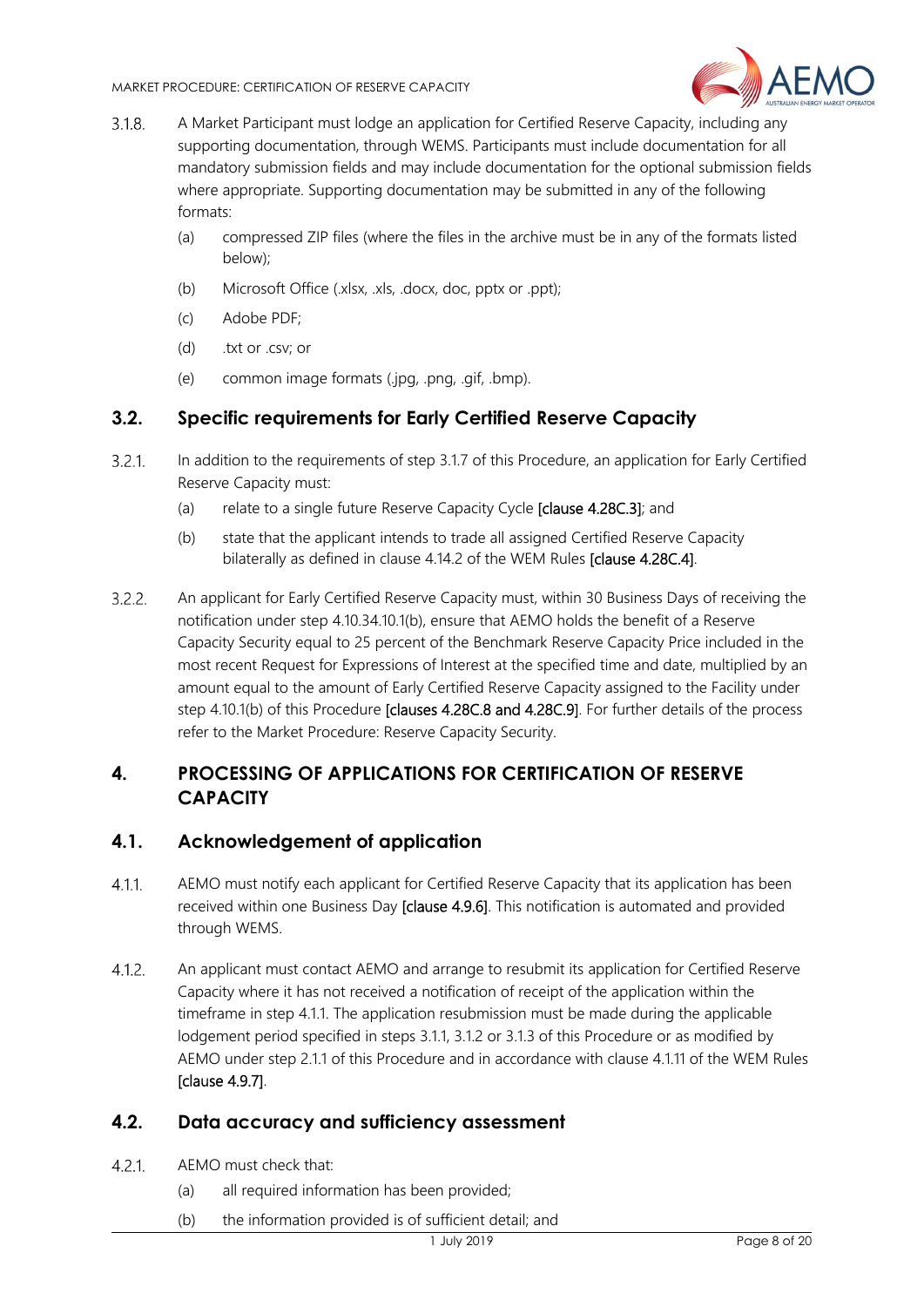

- (c) supporting information has been provided in respect of the capacity of the Facility.
- $4.2.2.$ A complete application with all supporting documentation for a submission must be provided prior to the application deadline specified in step 3.1.1(b) of this Procedure [clause 4.1.11]. The supporting information required is described in clause 4.10 of the WEM Rules.
- $4.2.3.$ Where AEMO, following its assessment in step 4.2.1 of this Procedure, requires clarification of the information provided originally and/or further information to process the application:
	- (a) AEMO must as soon as practicable request clarification or further information; and
	- (b) The applicant must respond to the request as soon as practicable and limit any information provided to the scope of AEMO's request.

# **4.3. Assessment of application where Facility has previously been assigned Conditional Certified Reserve Capacity**

- $4.3.1$ Where a Market Participant re-lodges an application for Certified Reserve Capacity for a Facility that has previously been assigned Conditional Certified Reserve Capacity, AEMO must check whether the:
	- (a) application is consistent with the information used to assign the Conditional Certified Reserve Capacity; and
	- (b) information remains correct as at 5:00 pm on the last Business Day falling on or before 1 July of Year 1 for that future Reserve Capacity Cycle [clause 4.9.5].
- $4.3.2.$ A re-lodged application for Certified Reserve Capacity must include [clause 4.10.1(bA)]:
	- (a) evidence of an Arrangement for Access or evidence that the Market Participant has accepted an Access Proposal from the relevant Network Operator made in respect of the Facility;
	- (b) evidence that the Facility will be entitled to have access from a specified date;<sup>2</sup>
	- (c) where the Facility is not a Constrained Access Facility, evidence of the level of unconstrained network access associated with the Arrangement for Access or Access Proposal referred to in clause 4.10.1(bA)(i) of the WEM Rules;
	- (d) where relevant, whether the Facility is a Constrained Access Facility; and
	- (e) details of any constraints that may apply.
- $4.3.3.$ Where a re-lodged application does not include details of network access as required under step 4.3.2 of this Procedure, AEMO must reject the application on the basis that the Market Participant has not provided all the information required under clause 4.10.1(bA) of the WEM Rules.
- $4.3.4.$ Where AEMO determines that a re-lodged application for Certified Reserve Capacity:
	- (a) is consistent with the information used to assign the Conditional Certified Reserve Capacity;
	- (b) is correct; and

-

(c) provides details of network access required under step 4.3.2 of this Procedure,

AEMO must confirm the Certified Reserve Capacity, Reserve Capacity Obligation Quantity and the Reserve Capacity Security levels. For an Intermittent Generator, the level of Certified

<sup>2</sup> The specified date must be prior to when the Facility, or part of the Facility, will have completed all Commissioning Tests and be capable of meeting Reserve Capacity Obligations in full [clause 4.10.1(c)(iii)(7)].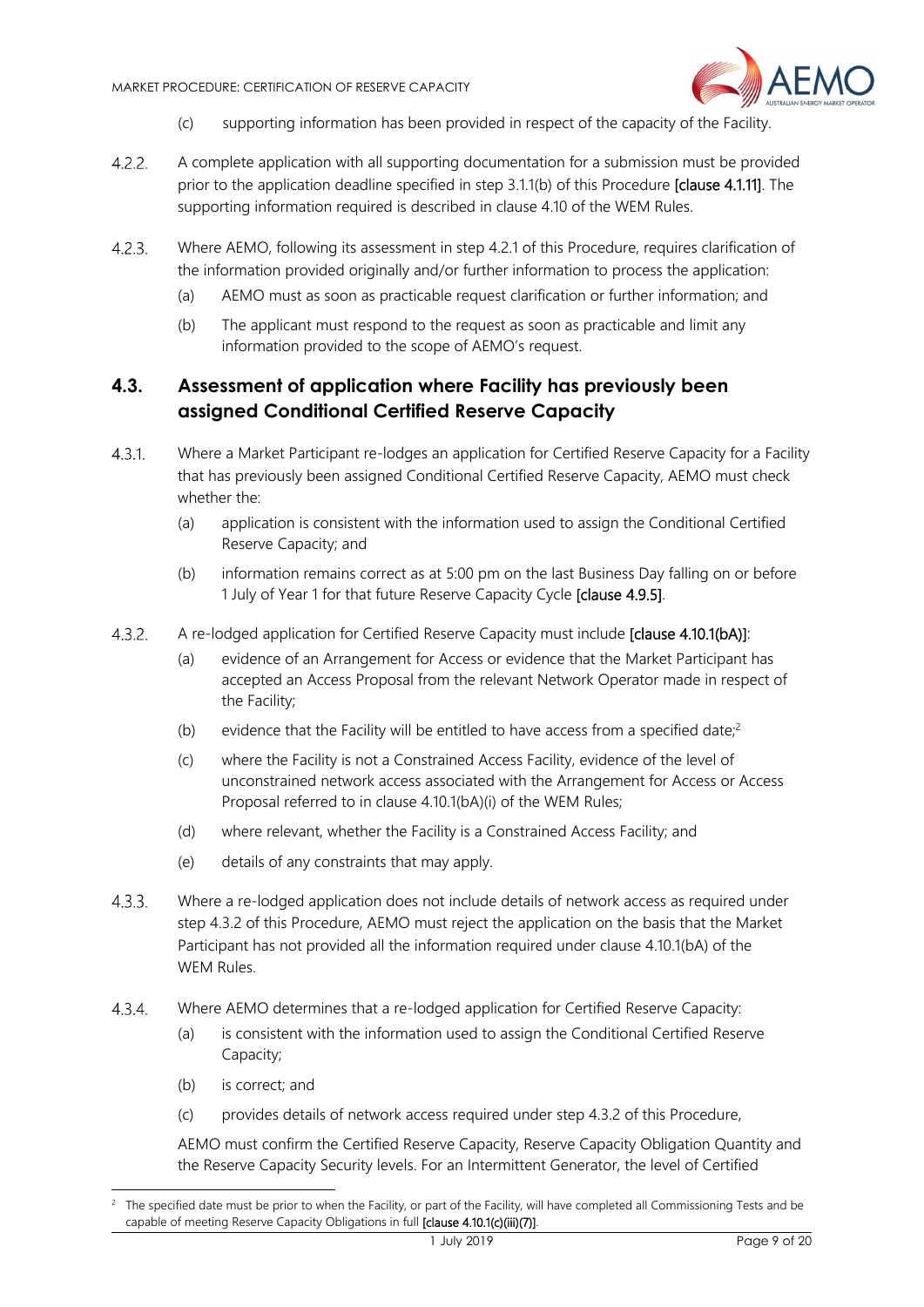

Reserve Capacity must be re-calculated in accordance with clause 4.11.2(b) of the WEM Rules [clause 4.9.5(c)].

- $4.3.5$ Where AFMO determines that:
	- (a) a re-lodged application is inconsistent with the information used to assign the Conditional Certified Reserve Capacity; or
	- (b) the information in the re-lodged application is inaccurate,

AEMO must disregard the Conditional Certified Reserve Capacity when processing the application [clause 4.9.5(d)].

#### **4.4. Timing assessment**

-

- $4.4.1$ AEMO must not assign Certified Reserve Capacity to a Facility that<sup>3</sup>:
	- (a) is not operational or is not scheduled to commence operation for the first time so as to meet its Reserve Capacity Obligations by 1 October of Year 3 of the relevant Reserve Capacity Cycle [clause 4.11.1(c)(ii)]; or
	- (b) will cease operation permanently, and hence cease to meet Reserve Capacity Obligations, earlier than 1 August of Year 4 of the relevant Reserve Capacity Cycle [clause 4.11.1(c)(iii)]; or
	- (c) is not expected to be a Registered Facility by the time its Reserve Capacity Obligations for the Reserve Capacity Cycle would take effect [clause 4.11.1(f)].

#### **4.5. Constrained Access Entitlement assessment**

- $4.5.1$ . Where a Market Participant provides information under clause 4.10.1(bA) of the WEM Rules that a Facility is a Constrained Access Facility, AEMO must request the Network Operator to determine the Constrained Access Entitlement for the Facility [clause 4.10A.1].
- $4.5.2.$ AEMO may confirm with the Network Operator that the information provided by the Market Participant under step 4.5.1 of this Procedure is complete, accurate and up to date [clause 4.11.5].
- $4.5.3$ Where there is any inconsistency between the information provided under steps 4.5.1 and 4.5.2 of this Procedure, the requirement for AEMO to request the Network Operator to determine the Constrained Access Entitlement for the relevant Facility under clause 4.10A.1 of the WEM Rules will be based on the confirmation provided by the Network Operator [clause 4.10A.2].
- $4.5.4.$ Where the Network Operator requires information from AEMO to determine the Constrained Access Entitlement for a Constrained Access Facility, AEMO must [clause 4.10A.6]:
	- (a) where the information is reasonably available to it and within two Business Days of a request from the Network Operator, provide the Network Operator with any information requested by the Network Operator irrespective of the confidentiality status of that information under the WEM Rules; and

<sup>&</sup>lt;sup>3</sup> For a full list of circumstances where AEMO must not assign Certified Reserve Capacity, or where AEMO may assign Certified Reserve Capacity but must not exceed specified limits, see clause 4.11.1 of the WEM Rules.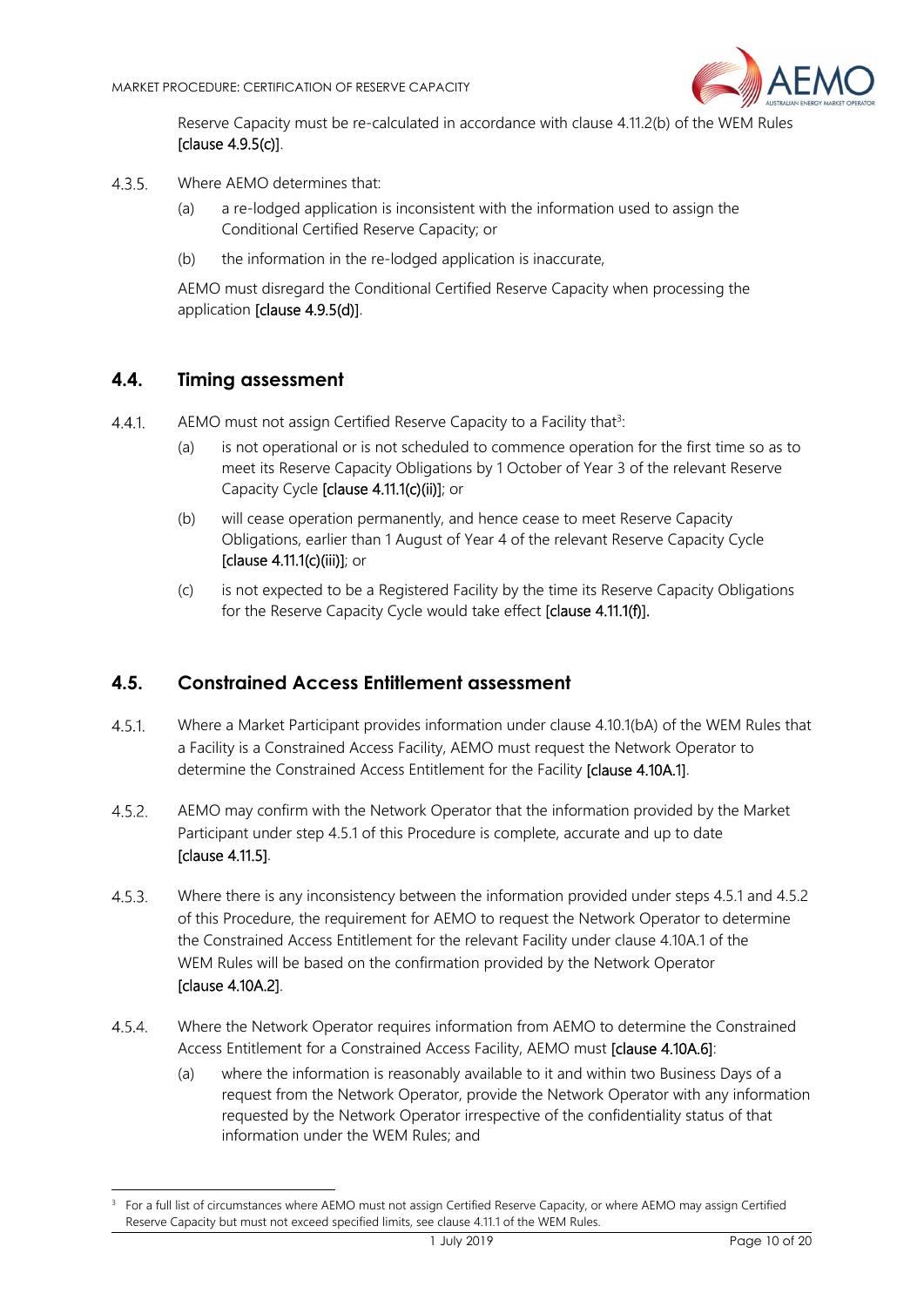

(b) inform the Network Operator of the confidentiality status of the information provided.

# **4.6. Outage assessment**

#### $4.6.1.$ AEMO must identify [clause 4.11.1(h)]:

- (a) each Facility that has been in Commercial Operation for at least 36 months with Forced Outage or combined Forced Outage and Planned Outage (outage) rates greater than the applicable percentage specified in the table in clause 4.11.1D of the WEM Rules, over the preceding 36 months; and
- (b) each Facility that has been in Commercial Operation for less than 36 months, or is yet to commence Commercial Operation, where AEMO has cause to believe that the Facility is likely to have outage rates greater than the applicable percentage specified in the table in clause 4.11.1D of the WEM Rules over the first 36 months of Commercial Operation.
- $4.6.2$ For the purpose of step 4.6.1 of this Procedure, AEMO must calculate the Planned Outage rate and Forced Outage rate for each Facility in accordance with the PSOP: Facility Outages [clause 4.11.1(h)].
- For each Facility identified in step 4.6.1 of this Procedure, AEMO must notify the applicant that 4.6.3. its Facility has exceeded the relevant outage rates, or that AEMO has reason to believe that the Facility is likely to exceed the relevant outage rates, as applicable. This notification must be provided to the applicant at least 15 Business Days prior to the deadline in step 4.10.1. When assessing whether a Facility is likely to exceed the relevant outage rates, AEMO may consider factors including, but not limited to, information provided by the Market Participant in its Certified Reserve Capacity application and historical outage requests.
- $4.6.4.$ Each notification issued under step 4.6.3 of this Procedure may include a request for information from the applicant in relation to the present and future performance of the Facility, including:
	- (a) reasons for the outages;
	- (b) the steps being taken, or that have been taken, to reduce the level of outages; and
	- (c) the expected level of future outages.
- $4.6.5.$ Subject to clauses 4.11.1B and 4.11.1C of the WEM Rules, AEMO may decide not to assign any Certified Reserve Capacity to a Facility identified in step 4.6.1, or to assign a lesser quantity of Certified Reserve Capacity to such a Facility than it would otherwise assign in accordance with clause 4.11.1 of the WEM Rules [clause 4.11.1(h)].
- $4.6.6.$ In making a decision under step 4.6.5, and without limiting the ways in which AEMO may inform itself in either case, AEMO may [clause 4.11.1B]:
	- (a) use any information provided under step 4.6.4;
	- (b) seek such additional information from the Market Participant that AEMO considers is relevant to the exercise of its discretion;
	- (c) use information provided in reports related to the Facility submitted by:
		- i. the Market Participant specified under clause 4.27.3 of the WEM Rules; and
		- ii. any other person under clause 4.27.6 of the WEM Rules; and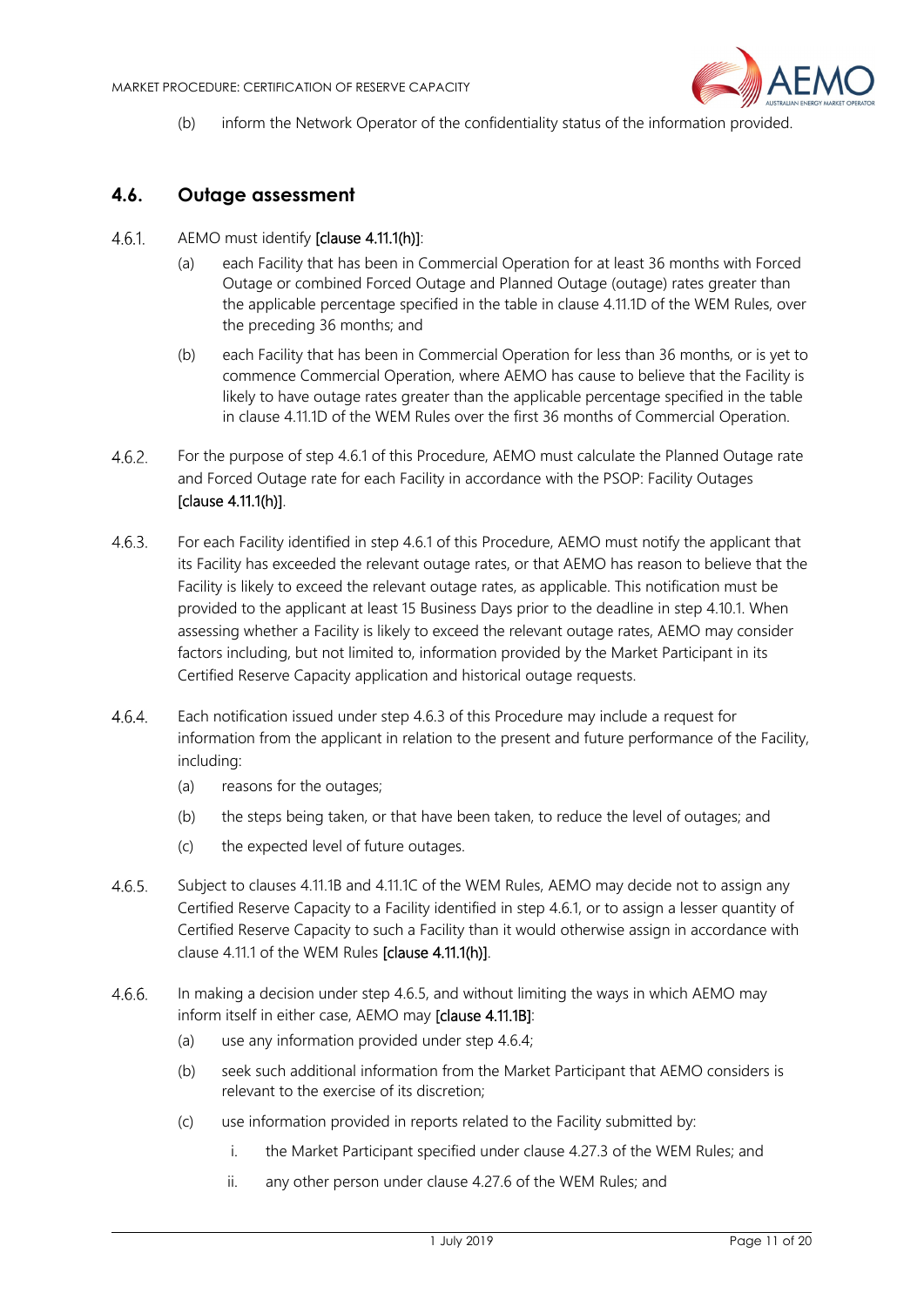

- (d) consult with any person AEMO considers suitably qualified to provide an opinion or information on issues relevant to the exercise of AEMO's discretion.
- 4.6.7. In making a decision under step 4.6.5 of this Procedure, AEMO **[clause 4.11.1C]**:
	- (a) must be satisfied that its decision would not, on balance, be contrary to the Wholesale Market Objectives;
	- (b) may:
		- i. consider the extent to which the Reserve Capacity that can be provided by the Facility is necessary to meet the Reserve Capacity Target;
			- (A) the size of the Facility;
			- (B) the operational characteristics of the Facility;
			- (C) the extent to which the Facility contributes to Power System Security or Power System Reliability through fuel diversity or location; and
			- (D) the demonstrated reliability of the Facility;
		- ii. consider whether the Reserve Capacity provided by the Facility is of material importance to the South West Interconnected System (SWIS), having regard to:
		- iii. assess the effectiveness of strategies undertaken by the applicant in the previous three years to reduce outages, and consider the likelihood that strategies proposed by the applicant to maximise the availability of the Facility in the relevant Reserve Capacity Cycle will be effective;
		- iv. consider whether a decision to not assign Certified Reserve Capacity to the Facility is likely to result in a material decrease in competition in at least one market;
		- v. consider any positive or negative impacts on the long term price of electricity supplied to consumers that might arise if Certified Reserve Capacity was not assigned to the Facility; and
		- vi. consider any other matter AEMO determines to be relevant.
- Where AEMO determines under step 4.6.5 to not assign Certified Reserve Capacity to a Facility, 4.6.8. or to assign a lesser quantity than it would otherwise assign in accordance with clause 4.11.1 of the WEM Rules, it must notify the applicant of its decision and the reasons for its decision in accordance with the timeframes outlined in step 4.10.1 of this Procedure. Otherwise, AEMO must continue to assess the application in accordance with the WEM Rules and this Procedure.
- $4.6.9.$ AEMO must publish the reasons for the decision made under step 4.6.5 of this Procedure on the Market Web Site to the extent those reasons do not contain confidential information [clause 4.11.1A].

#### **4.7. Balancing Facility Requirements**

 $4.7.1.$ AEMO must not assign Certified Reserve Capacity to a Balancing Facility with a rated capacity equal to or greater than 10 MW unless AEMO is satisfied the Facility is likely to be able to meet the Balancing Facility Requirements specified in the Market Procedure: Balancing Facility Requirements [clause 4.11.12].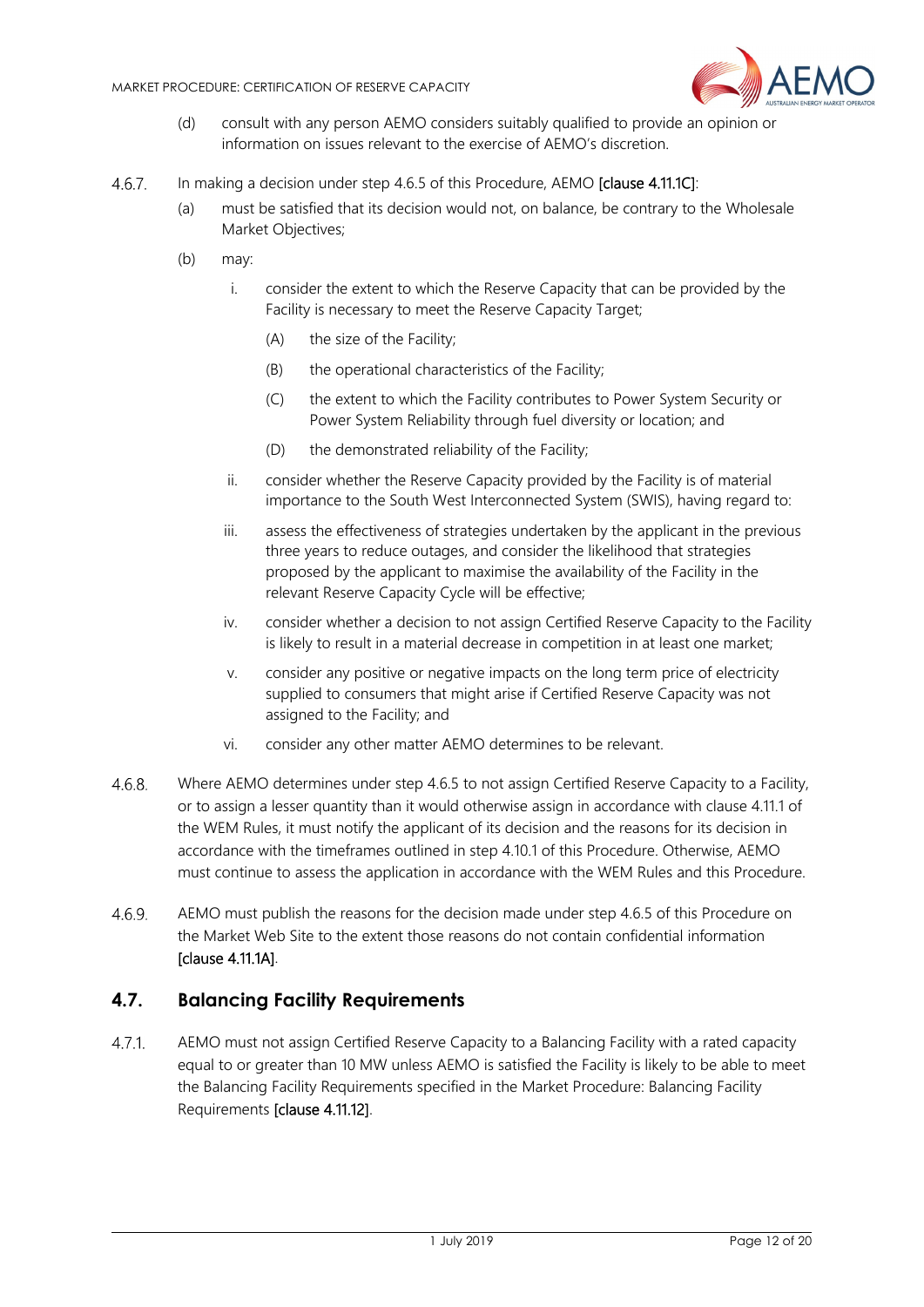

# **4.8. Facilities sharing a Declared Sent Out Capacity**

- $4.8.1$ If AEMO receives applications for Certified Reserve Capacity for a Reserve Capacity Cycle for two or more generation Facilities that share a Declared Sent Out Capacity (DSOC) in an access arrangement, it must:
	- (a) request that each relevant applicant provides AEMO details of how the DSOC will be shared among the Facilities; and
	- (b) limit the total quantity of Certified Reserve Capacity assigned to the Facilities so that it does not exceed the DSOC quantity [clause 4.11.1(bB)].
- $4.8.2.$ If a Market Participant receives a request described in step 4.8.1(a), the Market Participant must use its best endeavours to ensure that the DSOC Owner provides a written response to AEMO within five Business Days. The response must:
	- (a) be signed:
		- i. if the DSOC Owner is a company as defined in the *Corporations Act 2001*, in accordance with section 127 of the Corporations Act 2001;
		- ii. if the DSOC Owner is a Market Participant but not a company as defined in the Corporations Act, by an Authorised Officer nominated by the Market Participant; or
		- iii. otherwise, in a manner reasonably acceptable to AEMO; and
	- (b) identify, for each Facility proposed to share the DSOC, the level of network access that will be available for use by that Facility in the relevant Capacity Year.
- $4.8.3.$ If AEMO receives a response from the DSOC Owner to a request sent in step 4.8.1((a) that meets the requirements in step 4.8.2 of this Procedure, then AEMO must:
	- (a) within one Business Day, acknowledge receipt of the response by email; and
	- (b) for each affected Facility:
		- i. within one Business Day, notify the Market Participant by email of the share of the DSOC assigned to the Facility by the DSOC Owner; and
		- ii. for the purposes of steps 5.2.2 and 6.2.2 of this Procedure, replace the level of network access provided in the application for Certified Reserve Capacity with the level specified for the Facility by the DSOC Owner in its response.
- $4.8.4.$ If AEMO does not receive a response from the DSOC Owner to a request sent in step 4.8.1((a) that meets the requirements in step 4.8.2 of this Procedure, then AEMO must reject all the applications referred to in the request on the grounds the applications do not meet the requirements under clause 4.10.1(bA) of the WEM Rules.

### **4.9. Facility specific assessment**

- $4.9.1$ In addition to the requirements above, AEMO must further assess applications for Certified Reserve Capacity in accordance with:
	- (a) section 5 of this Procedure, for a Scheduled Generator that has nominated to use the methodology described in clause 4.11.1(a) of the WEM Rules;
	- (b) section 6 of this Procedure, for Intermittent Generators and other generation facilities that have nominated to use the methodology described in clause 4.11.2(b) of the WEM Rules; and
	- (c) step 6.5.2 of this Procedure, for Demand Side Programmes and Interruptible Loads.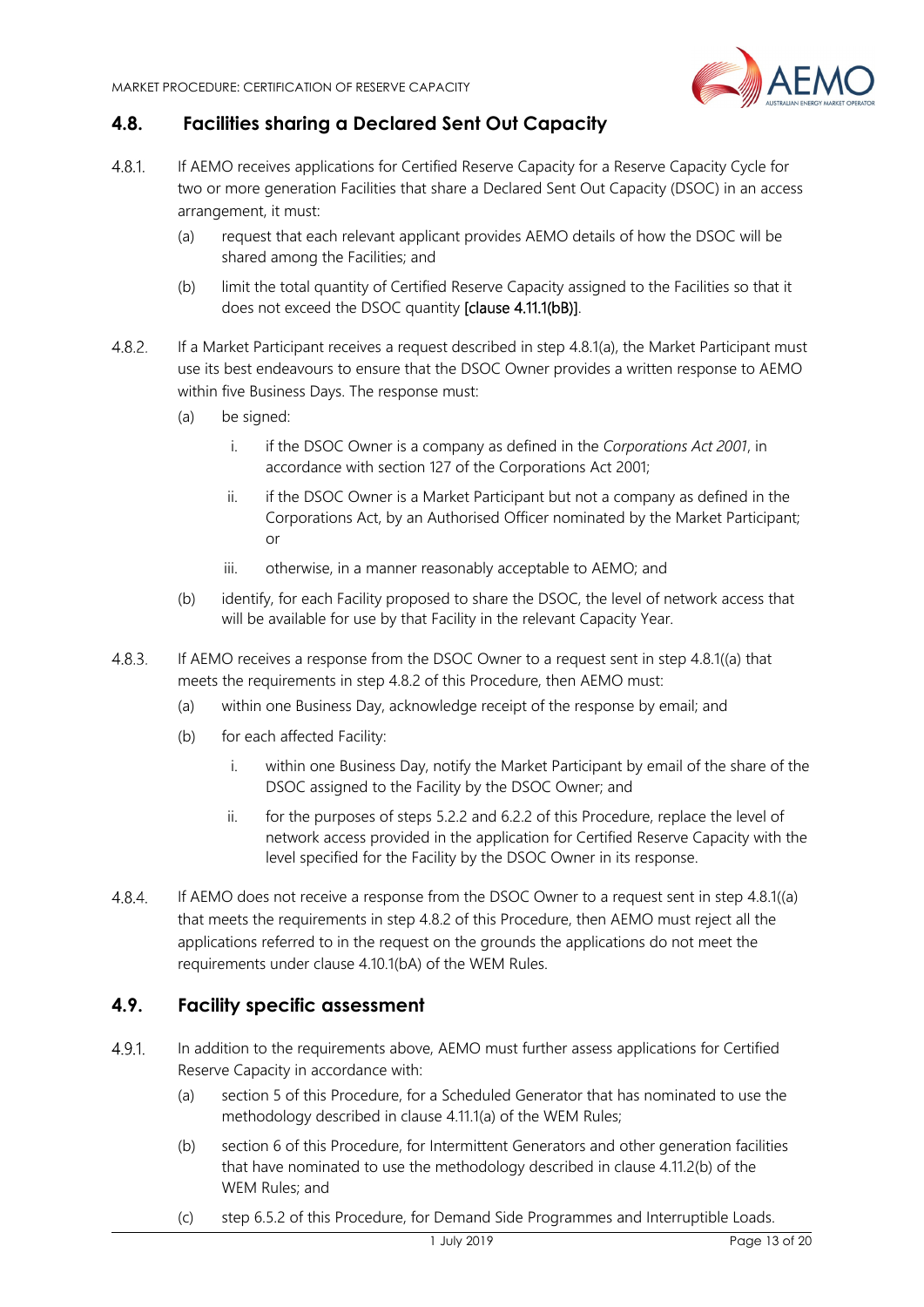

 $4.9.2.$ When assessing applications for Certified Reserve Capacity AEMO must apply the principles of clause 4.11.1 of the WEM Rules as a whole, and sections 5, 6 and 7 are not intended to limit AEMO's assessment.

# **4.10. Notifications regarding Certified Reserve Capacity**

- $4.10.1$ . AEMO must notify each applicant for Certified Reserve Capacity of the quantity of Certified Reserve Capacity or Conditional Certified Reserve Capacity assigned to each Facility and the initial Reserve Capacity Obligation Quantity set for the Facility:
	- (a) (for the current Reserve Capacity Cycle) by 5.00 PM on the last Business Day on or before 19 August of Year 1 of that Reserve Capacity Cycle [clauses 4.9.8(a) and 4.1.12]; or
	- (b) (for a future Reserve Capacity Cycle in the case of an application for Conditional Certified Reserve Capacity or Early Certified Reserve Capacity) within 90 days of AEMO receiving the application [clause 4.28C.7],

or as extended under step 2.1.1 of this Procedure.

- $4.10.2.$ AEMO must decide whether or not to assign Certified Reserve Capacity to a Facility in respect of a Reserve Capacity Cycle, and if so, the quantity to be assigned [clause 4.9.9]. If AEMO assigns Certified Reserve Capacity to a Facility, the notification provided in step 4.10.1 of this Procedure must include the information specified in clause 4.9.9 of the WEM Rules. The notification to applicants may be provided through WEMS.
- $4.10.3.$ Following a notification under step 4.10.2 of this Procedure, a Market Participant may request AEMO to provide the calculations upon which AEMO's assigned Certified Reserve Capacity determinations are based [clause 4.9.9(e)].
- $4.10.4.$ If AEMO receives a request under step 4.10.3 of this Procedure, AEMO will endeavour to provide the Market Participant with the calculations upon which its determinations are based within 10 Business Days of receiving the request.
- AEMO must notify each applicant for Early Certified Reserve Capacity of the quantity assigned  $4.10.5.$ (within 90 days of receipt of the application), the initial Reserve Capacity Obligation Quantity and, provided the Reserve Capacity Security has been provided to AEMO, the quantity of Capacity Credits assigned to the Facility [clauses 4.28C.6, 4.28C.7 and 4.28C.10].

# **5. ASSESSMENT FOR GENERATION FACILITIES BEING ASSESSED UNDER CLAUSE 4.11.1(A)**

#### **5.1. Plant capability assessment**

- $5.11$ AEMO must determine its reasonable expectation of capacity likely to be available, after netting off capacity required to serve Intermittent Loads, embedded loads and Parasitic Loads, for each Facility for Peak Trading Intervals on Business Days in the period from the Trading Day starting on 1 October of Year 3 of the Reserve Capacity Cycle until the end of July of Year 4 of the Reserve Capacity Cycle, assuming an ambient temperature of 41°C [clause 4.11.1(a)]. This requirement is subject to clause 4.11.2 of the WEM Rules.
- $5.1.2.$ The amount of capacity likely to be available, as determined in step 5.1.1 of this Procedure, must not exceed the sum of the capacities specified by the Market Participant under clauses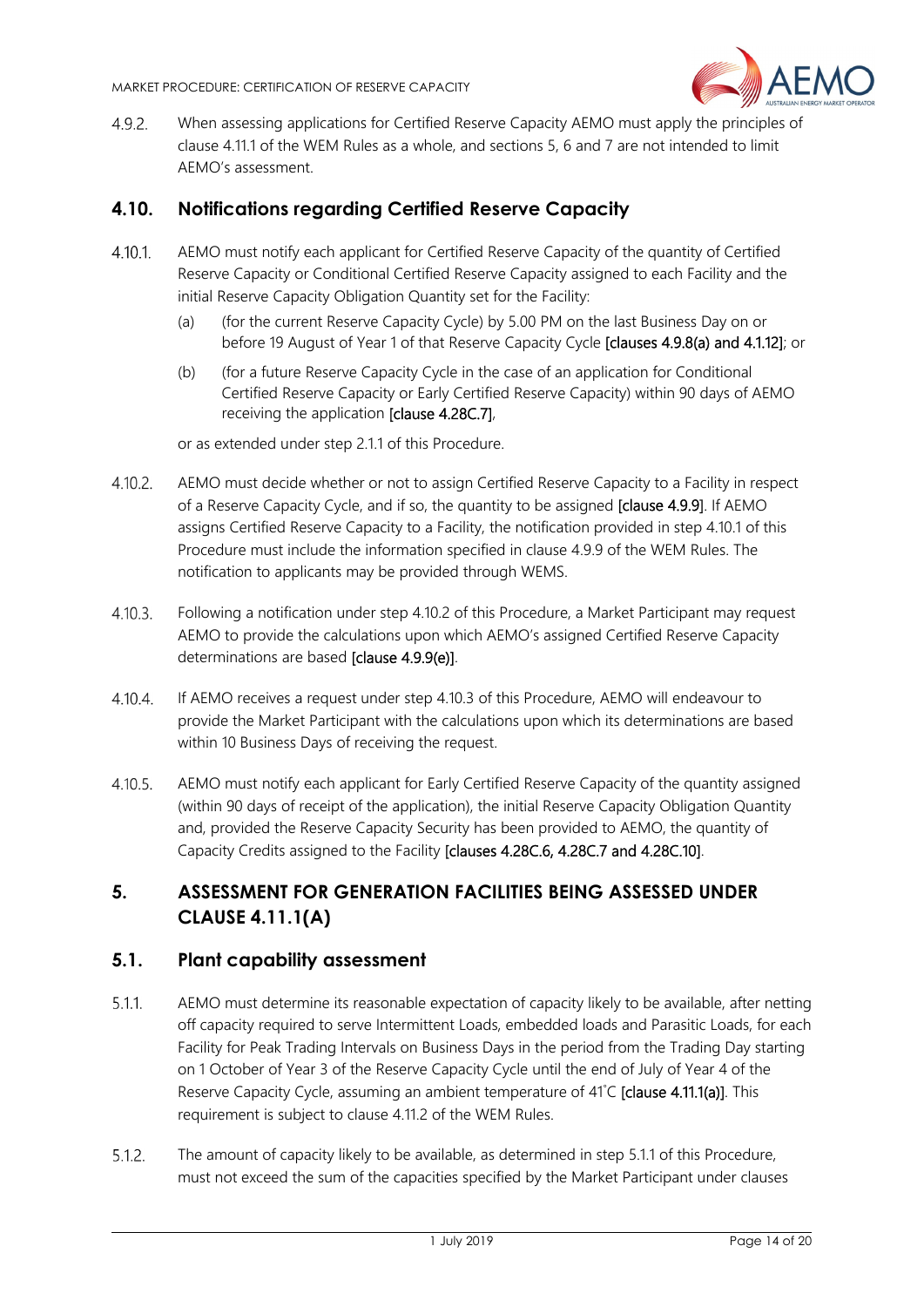

4.10.1(e)(ii) and 4.10.1(e)(iii) of the WEM Rules [clause 4.11.1(b)]. This step 5.1.2 does not apply with respect to an Intermittent Generator.

- $5.1.3.$ In determining the amount of capacity likely to be available in step 5.1.1 of this Procedure, AEMO must consider the following information, as applicable:
	- (a) the historical sent out generation of the Facility, as observed from Meter Data Submissions;
	- (b) the results of Reserve Capacity Tests that have been conducted during the previous 12 months;
	- (c) technical specifications for the Facility, as provided by the original equipment manufacturer or an independent engineering firm; and
	- (d) the Temperature Dependence Curve for the Facility.

#### **5.2. Network access assessment**

-

- $5.2.1$ AEMO must assess the evidence of network access provided by the applicant, including evidence that the Facility will be entitled to have access from a specified date<sup>4</sup> provided under clauses 4.10.1(bA)(ii) and 4.11.1(bA) of the WEM Rules.
- $5.2.2.$ Where the Facility is not a Constrained Access Facility, AEMO must assess evidence of the level of unconstrained access and details of any constraints that may apply [clause 4.11.1(bA)(ii)]. If applicable AEMO will undertake the process in step 4.8 of this Procedure.
- $5.2.3$ Where the Facility is a Constrained Access Facility, AEMO must assess details of any constraints that may apply [clauses 4.11.1(bA)(i)]. If applicable AEMO will undertake the processes in step 4.5 and step 4.8 of this Procedure.
- In respect of a Facility that will be subject to a Network Control Service Contract, AEMO must  $5.2.4.$ not assign Certified Reserve Capacity in excess of [clause 4.11.1(g)]:
	- (a) the Constrained Access Entitlement of the Facility at the date and time specified in clause 4.1.12(b) of the WEM Rules, if applicable; or
	- (b) the capacity that AEMO believes that Facility can usefully contribute given its location and any network constraints that are likely to occur.
- $5.2.5.$ If AEMO requests a Network Operator to confirm data or information under clause 4.11.5(a) of the WEM Rules, it must not provide information to the Network Operator that was provided to it as part of an application for Certified Reserve Capacity, except with the permission of the applicant.
- $5.2.6.$ Step 5.2.5 of this Procedure does not apply if AEMO must provide information under clause 4.10A.6(a) of the WEM Rules.

#### **5.3. Assessment of fuel supply, staffing constraints and other restrictions**

 $5.3.1.$ To determine whether AEMO reasonably expects that the Facility is likely to be available at the level of capacity determined in step 5.1.1 of this Procedure for Peak Trading Intervals on Business Days, AEMO must assess in accordance with clause 4.11.1(a) of the WEM Rules:

<sup>4</sup> The specified date must be prior to when the Facility, or part of the Facility, will have completed all Commissioning Tests and be capable of meeting Reserve Capacity Obligations in full [clause 4.10.1(c)(iii)(7)].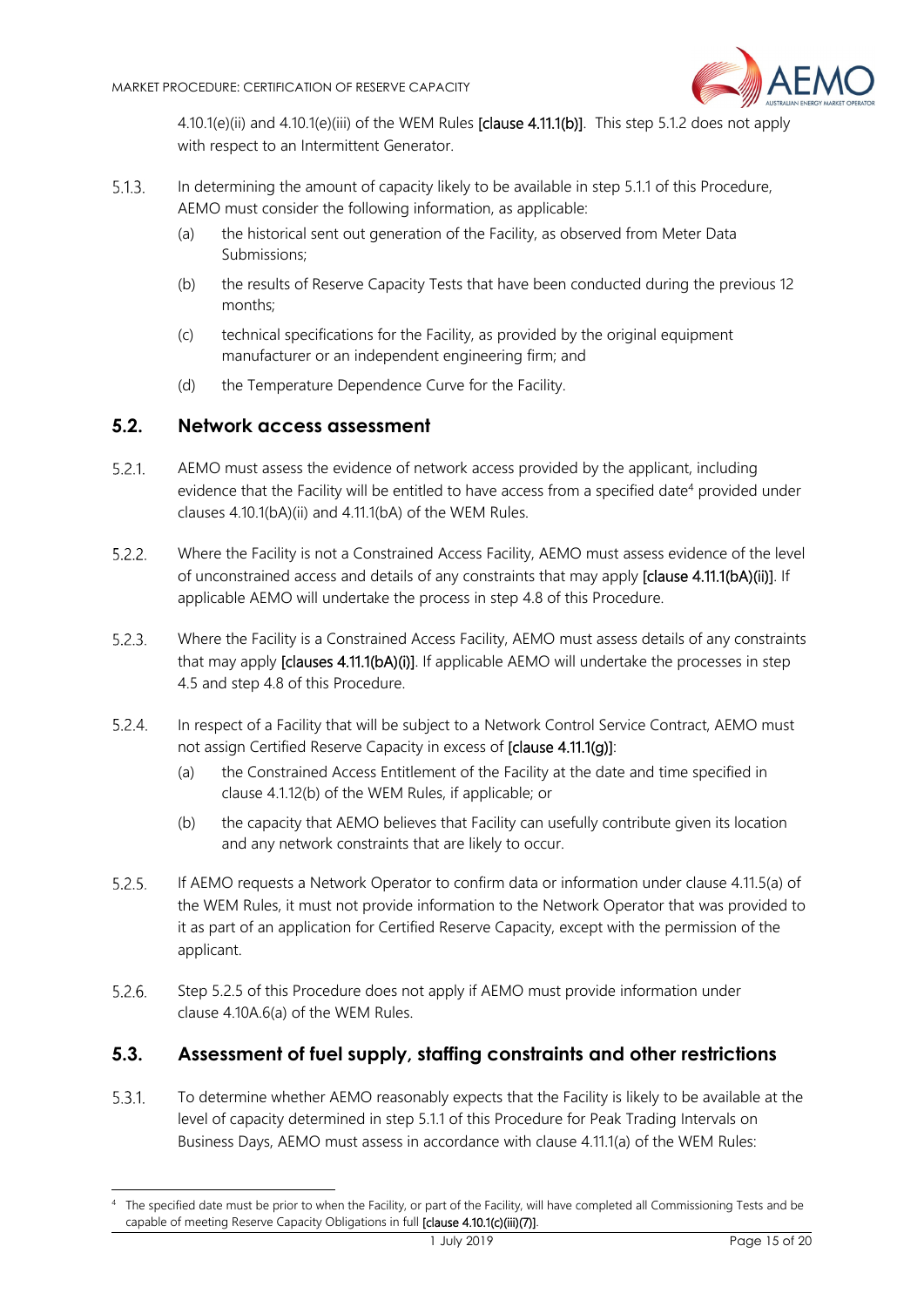

- (a) details of primary and any alternative fuels<sup>5</sup>, including:
	- i. where the Facility has primary and alternative fuels:
		- (A) the process for changing from one fuel to another; and
		- (B) the fuel or fuels which the Facility is to use in respect of the application for Certified Reserve Capacity [clause 4.1.10(e)(v)(1)]; and
	- ii. details acceptable to AEMO together with supporting evidence of both firm and any non-firm fuel supplies and the factors that determine restrictions on fuel availability that could prevent the Facility operating at its full capacity for Peak Trading Intervals on Business Days [clause 4.10.1(e)(v)(2)]; and
- (b) any restrictions on the availability of the Facility due to staffing constraints or other restrictions [clause 4.10.1(g)].
- $5.3.2.$ When making a determination in step 5.3.1 of this Procedure AEMO may:
	- (a) consider the expected operational characteristics of the Facility;
	- (b) consider the potential impacts that limitations on the availability of the Facility may have on its ability to contribute to Power System Adequacy; and
	- (c) consider the water requirements for the Facility.

#### **5.4. Environmental approval assessment**

- $5.4.1.$ Where a Facility, or part of the Facility, is yet to enter service, AEMO must assess the evidence of Environmental Approvals or evidence that the necessary Environmental Approvals will be granted in time to meet the Facility's Reserve Capacity Obligations.
- $5.4.2.$ If AEMO reasonably expects that the Environmental Approvals that have been granted or are being sought are insufficient to satisfy the requirement of step 5.1.1 of this Procedure, it may determine that the Facility is likely to be available for Peak Trading Intervals on Business Days at a lower level of capacity.

## **5.5. Assignment of Certified Reserve Capacity**

- $5.5.1$ . Based on the outcome of assessments in sections 5.1 to 5.4 of this Procedure , but subject to any other relevant principles in clause 4.11.1 of the WEM Rules, AEMO will assign a quantity of Certified Reserve Capacity to a Facility according to its reasonable expectation of the amount of Reserve Capacity likely to be available from the Facility, after netting off the capacity required to serve Intermittent Loads, embedded loads or Parasitic Loads for Peak Trading Intervals on Business Days in the period from the Trading Day starting on 1 October in Year 3 to 31 July in Year 4 of the Reserve Capacity Cycle, assuming an ambient temperature of 41° C [clause 4.11.1(a)]. This will be set to the minimum of:
	- (a) the level nominated in the application;

1

- (b) the maximum Sent Out Capacity of the Facility as determined in step 5.1.1;
- (c) the level of unconstrained access as assessed in step 5.2.2; if applicable;
- (d) the level of Constrained Access Entitlement in step 4.5.1; if applicable;
- (e) a lower level of capacity as determined in step 5.3.1, if applicable;
- (f) a lower level of capacity as determined in step 5.4.2, if applicable.

<sup>5</sup> A Facility may satisfy its fuel obligations using a combination of primary and alternative fuels.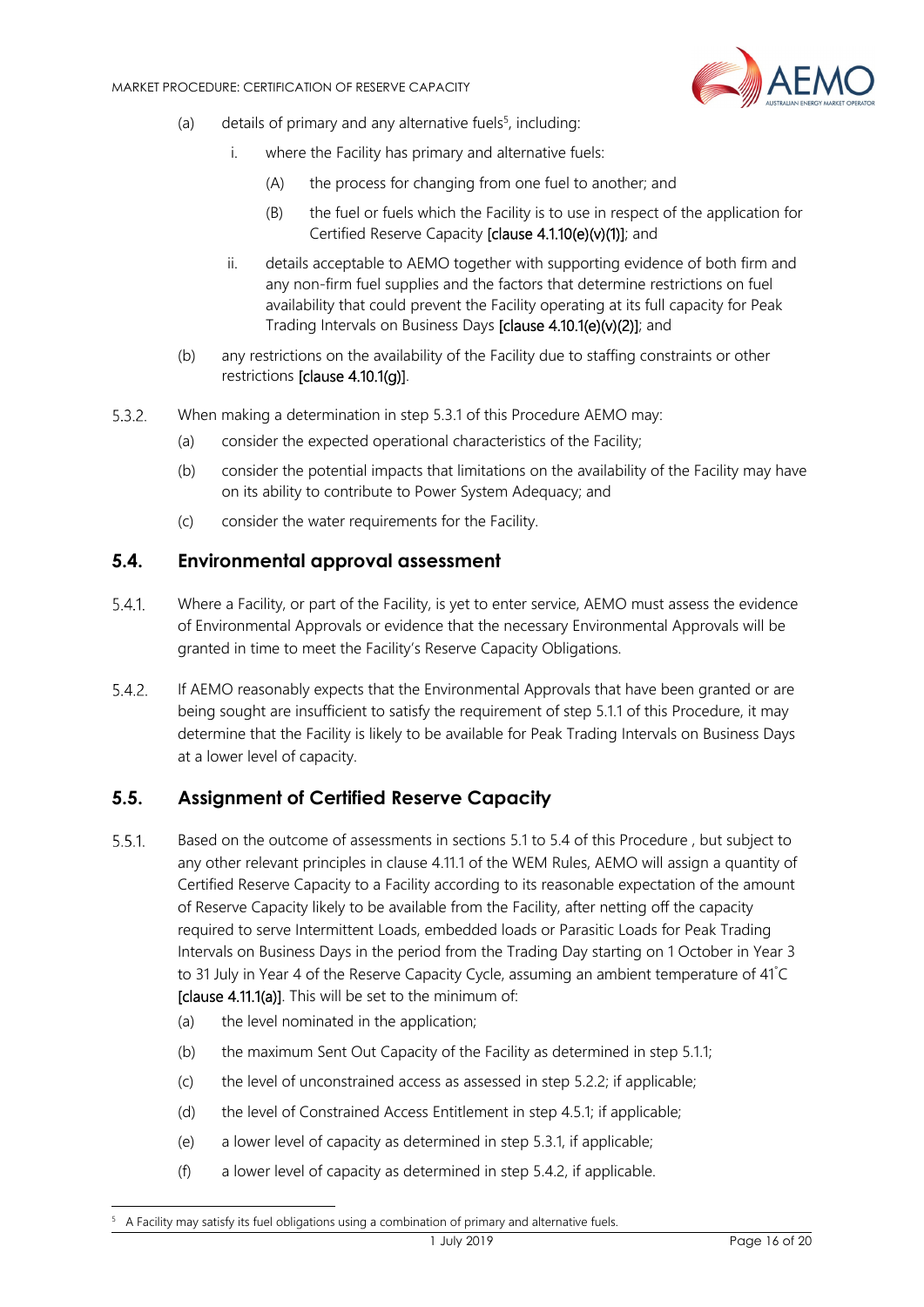

# **5.6. Initial Reserve Capacity Obligation Quantity**

- $5.6.1$ AEMO must determine whether there are times when staffing or other factors will limit the Facility's availability to be dispatched.
- $5.6.2.$ AEMO must set the initial Reserve Capacity Obligation Quantity for the Facility at a level equal to the Certified Reserve Capacity except for those times determined at step 5.6.1 of this Procedure, in which case AEMO may set the initial Reserve Capacity Obligation Quantity at a lower level for those periods [clause 4.12.4(b)(iii)].
- For a generation system that is not an Intermittent Generator, and subject to clause 4.12.4 of  $5.6.3.$ the WEM Rules, the Reserve Capacity Obligation Quantity:
	- (a) must not exceed the Certified Reserve Capacity held by the Market Participant for the Facility [clause 4.12.4(a)];
	- (b) must not be less than the amount specified in clause 4.10.1(e)(ii) of the WEM Rules except on Trading Days when the maximum daily temperature at the site of the generator exceeds 41° C, in which case the Reserve Capacity Obligation Quantity must not be less than the amount specified in clause 4.10.1(e)(ii) adjusted to an ambient temperature of  $45^{\circ}$ C [clause 4.12.4(b)(i)]; and
	- (c) may exceed the amount in clause  $4.12.4(b)(i)$  by an amount up to the amount specified in clause 4.10.1(e)(iii), adjusted to an ambient temperature of 45° C on Trading Days when the maximum daily temperature at the site of the generator exceeds 41° C, for not more than the maximum duration specified in accordance with clause 4.10.1(e)(iii) [clause 4.12.4(b)(ii)].

# **6. ASSESSMENT FOR GENERATION FACILITIES BEING ASSESSED UNDER CLAUSE 4.11.2(B) OF THE WEM RULES**

# **6.1. Consideration of nomination to use the methodology under clause 4.11.2(b) of the WEM Rules**

- $6.1.1$ . Where an applicant nominates for a Facility to be assessed under the methodology described in clause 4.11.2(b) of the WEM Rules, AEMO may reject that nomination if it reasonably believes that the capacity of the Facility has permanently declined, or is anticipated to permanently decline prior to or during the Reserve Capacity Cycle to which the Certified Reserve Capacity relates [clause 4.11.2(a)].
- $6.1.2.$ If AEMO rejects a nomination under step 6.1.1, it must process the application as if the applicant had nominated to use the methodology described in clause 4.11.1(a) of the WEM Rules under step 5 rather than the methodology described in clause 4.11.2(b) of the WEM Rules [clause 4.11.2(aA)].

#### **6.2. Network access assessment**

-

 $6.2.1$ . AEMO must assess the evidence of network access provided by the applicant including that the Facility will be entitled to have access from a specified date<sup>6</sup> [clauses 4.10.1(bA)(ii) and 4.11.1(bA)].

<sup>&</sup>lt;sup>6</sup> The specified date must be prior to when the Facility, or part of the Facility, will have completed all Commissioning Tests and be capable of meeting Reserve Capacity Obligations in full [clause 4.10.1(c)(iii)(7)].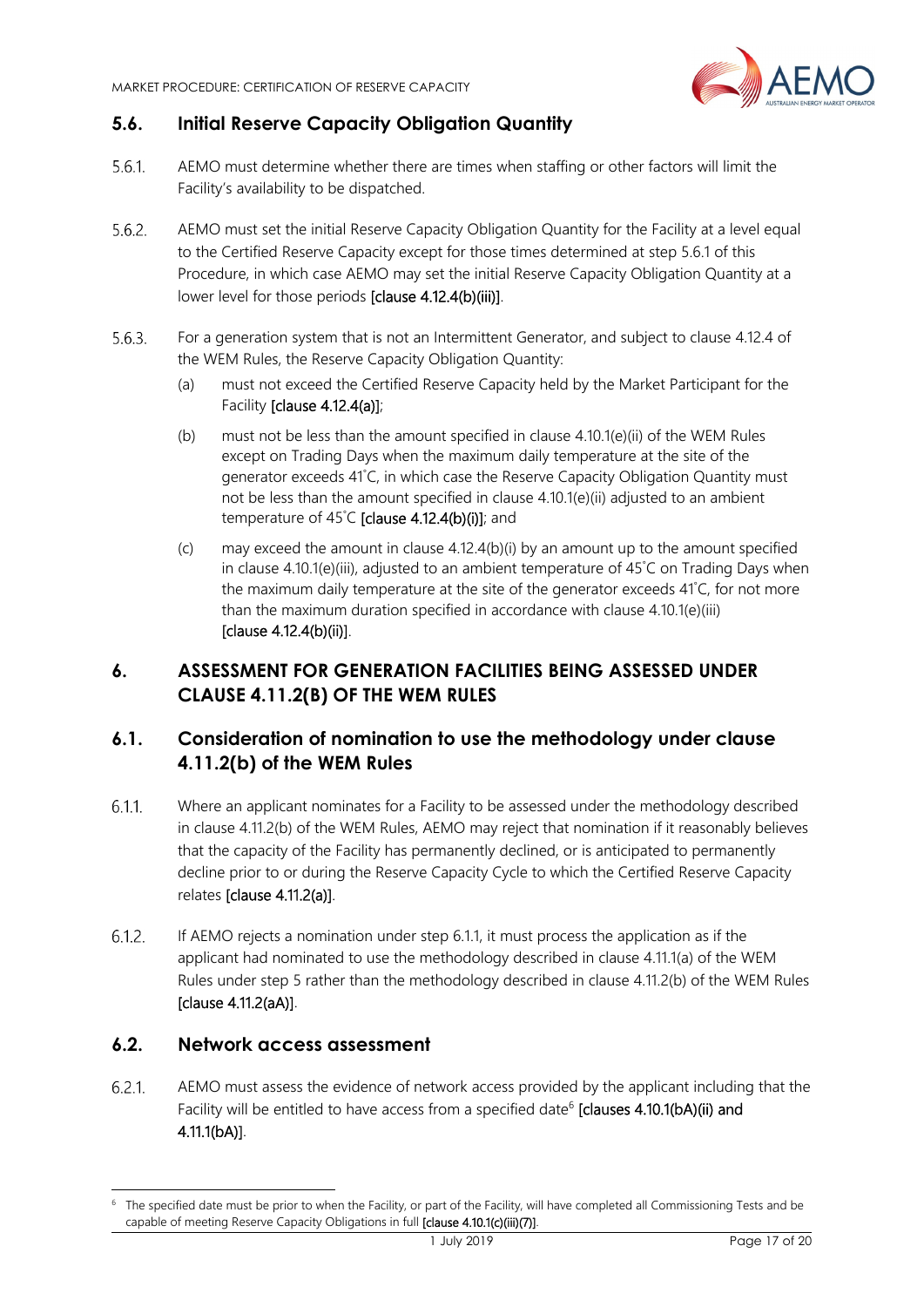

- $6.2.2.$ Where the Facility is not a Constrained Access Facility, AEMO must assess evidence of the level of unconstrained access and details of any constraints that may apply [clause 4.11.1(bA)(ii)]. If applicable AEMO will undertake the process in step 4.8 of this Procedure.
- $6.2.3.$ Where the Facility is a Constrained Access Facility AEMO must assess details of any constraints that may apply [clauses 4.11.1(bA)(i)]. If applicable AEMO will undertake the processes in steps 4.5 4.8 of this Procedure.
- $6.2.4.$ For a Facility that will be subject to a Network Control Service Contract, AEMO must not assign Certified Reserve Capacity in excess of:
	- (a) the Constrained Access Entitlement of the Facility at the date and time specified in clause 4.1.12(b) of the WEM Rules, if applicable; or
	- (b) the capacity that AEMO believes that Facility can usefully contribute given its location and any network constraints that are likely to occur [clause 4.11.1(g)].
- $6.2.5.$ If AEMO requests a Network Operator to confirm data or information under clause 4.11.5(a) of the WEM Rules, it must not provide information to the Network Operator that was provided to it as part of an application for Certified Reserve Capacity, except with the permission of the applicant.
- $6.2.6.$ Step 6.2.5 of this Procedure does not apply if AEMO must provide information under clause 4.10A.6(a) of the WEM Rules.

## **6.3. Assessment of Independent Expert Report**

- $6.3.1.$ AEMO must assess the accuracy of an independent expert report provided under clause 4.10.3 of the WEM Rules. This assessment may consider the following factors:
	- (a) the configuration of the Facility that was used to develop the report;
	- (b) the level of network access available, or expected to be available, to the Facility as assessed in step 6.2.1 of this Procedure;
	- (c) the observed sent out generation of similar Facilities, if applicable;
	- (d) any restrictions on the availability of the Facility, as specified by the applicant under clause 4.10.1(g) of the WEM Rules; and
	- (e) any other factors that AEMO considers relevant.
- $6.3.2.$ If in step 6.3.1 of this Procedure, AEMO reasonably considers the independent expert report to be inaccurate, it may determine alternative estimates of the expected energy that would have been sent out by the Facility had it been in operation with the configuration proposed in the application for Certified Reserve Capacity to be used in the Relevant Level Methodology [Appendix 9, Step 10].

#### **6.4. Assignment of Certified Reserve Capacity**

- AEMO must assign a quantity of Certified Reserve Capacity equal to the minimum of:  $6.4.1$ 
	- (a) the Relevant Level, determined in accordance with the Relevant Level Methodology prescribed in Appendix 9 of the WEM Rules;
	- (b) the level of unconstrained access assessed in step 6.2.2 of this Procedure, if applicable; and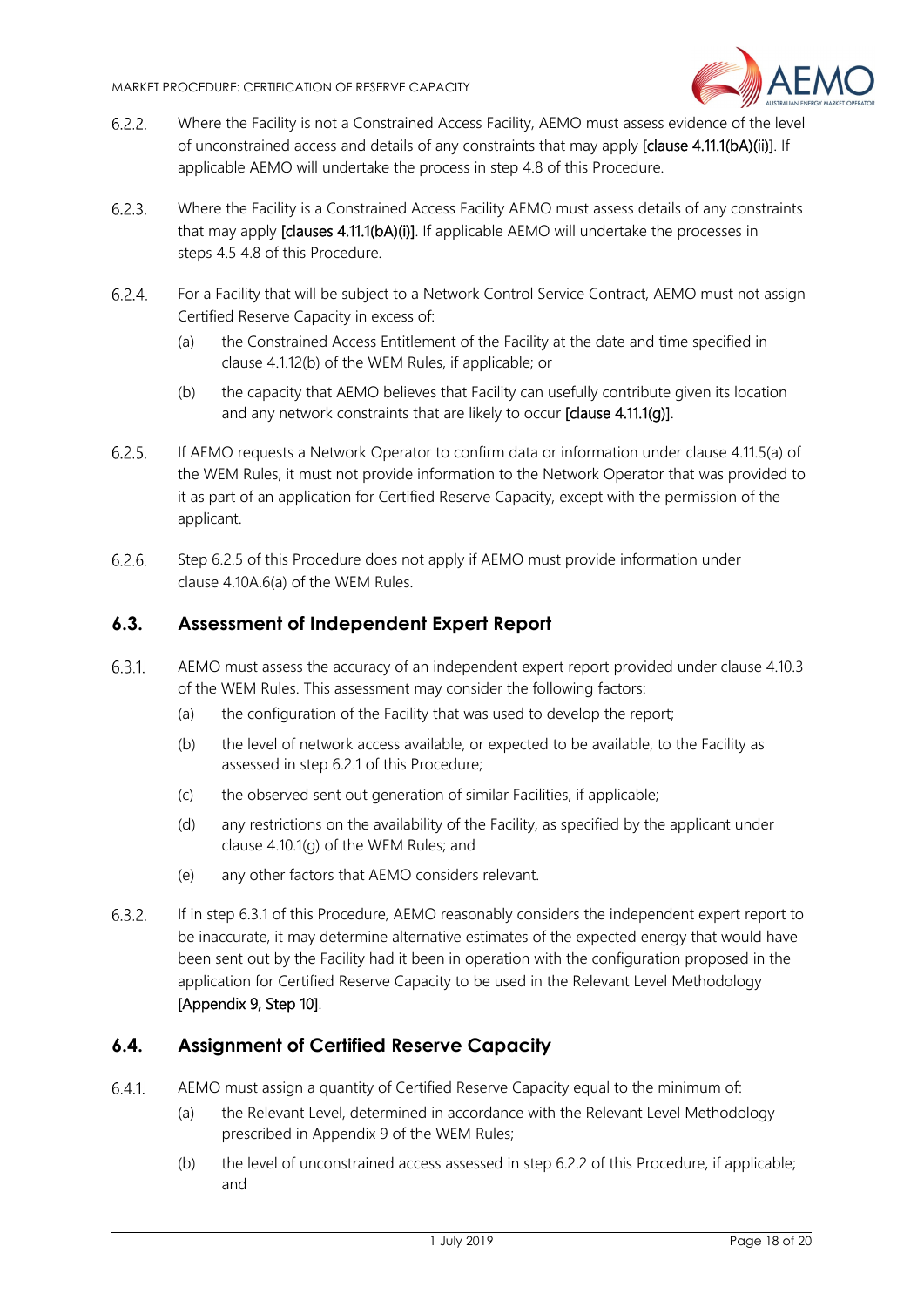

(c) the level of Constrained Access Entitlement in step 4.5.1 of this Procedure, if applicable [clause 4.11.1(bA)(i)],

but subject to any other relevant principles in clause 4.11.1 of the WEM Rules.

#### **6.5. Initial Reserve Capacity Obligation Quantity**

- $6.5.1$ AEMO must set the initial Reserve Capacity Obligation Quantity to zero for an Intermittent Generator [clause 4.12.4(aA)].
- 6.5.2 AEMO must set the initial Reserve Capacity Obligation Quantity for a generation system other than an Intermittent Generator in accordance with clause 4.12.4(b) of the WEM Rules.

# **7. ASSESSMENT FOR DEMAND SIDE PROGRAMMESOR INTERRUPTIBLE LOADS**

#### **7.1. Assessment of availability restrictions**

- $7.1.1$ AEMO must assess the availability limits specified by the applicant under clause 4.10.1(f) of the WEM Rules and must reject any application where the specified availability limits are less than the minimum requirements specified in that clause. AEMO will reject applications where the notice period is greater than 2 hours for a Demand Side Programme **[clause 4.11.1(c)(vi)]**.
- $7.1.2.$ AEMO must allocate each Facility to an Availability Class [clause 4.11.4 and Appendix 3]. Demand Side Programmes will be allocated Class 2, unless available for all Trading Intervals.

#### **7.2. Facility capability assessment**

- $7.2.1$ AEMO must determine:
	- (a) the quantity of capacity that it reasonably expects to be available from the Facility during the periods specified in clause 4.10.1(f)(vi) of the WEM Rules, after netting off capacity required to serve the Minimum Consumption for each of the Facility's Associated Loads for the specified period [clause 4.11.1(j)(i)]; and
	- (b) the amount by which the Facility could reduce its consumption, measured as a decrease from the Facility's Relevant Demand, by the end of one Trading Interval in response to a Dispatch Instruction requiring it to reduce consumption from the beginning of the Trading Interval at the ramp rate proposed for the Facility under clause 4.10.1(f)(vii) of the WEM Rules, for which purpose AEMO may have regard to the ramp rate proposed under clause 4.10.1(f)(vii) of the WEM Rules and any other information AEMO considers relevant [clause 4.11.1(j)(ii)].
- $7.2.2.$ In determining the capacity in step 7.2.1 of this Procedure, AEMO must have regard to the following information, as applicable:
	- (a) the previous performance of the Facility, where applicable, including the results of Reserve Capacity Tests;
	- (b) evidence of contracts with Associated Loads provided by the applicant;
	- (c) evidence that loads are being actively pursued to be associated with a Demand Side Programme;
	- (d) the estimated Relevant Demand for the Facility, or loads that are expected to be associated with the Facility, determined in accordance with Appendix 10 of the WEM Rules;